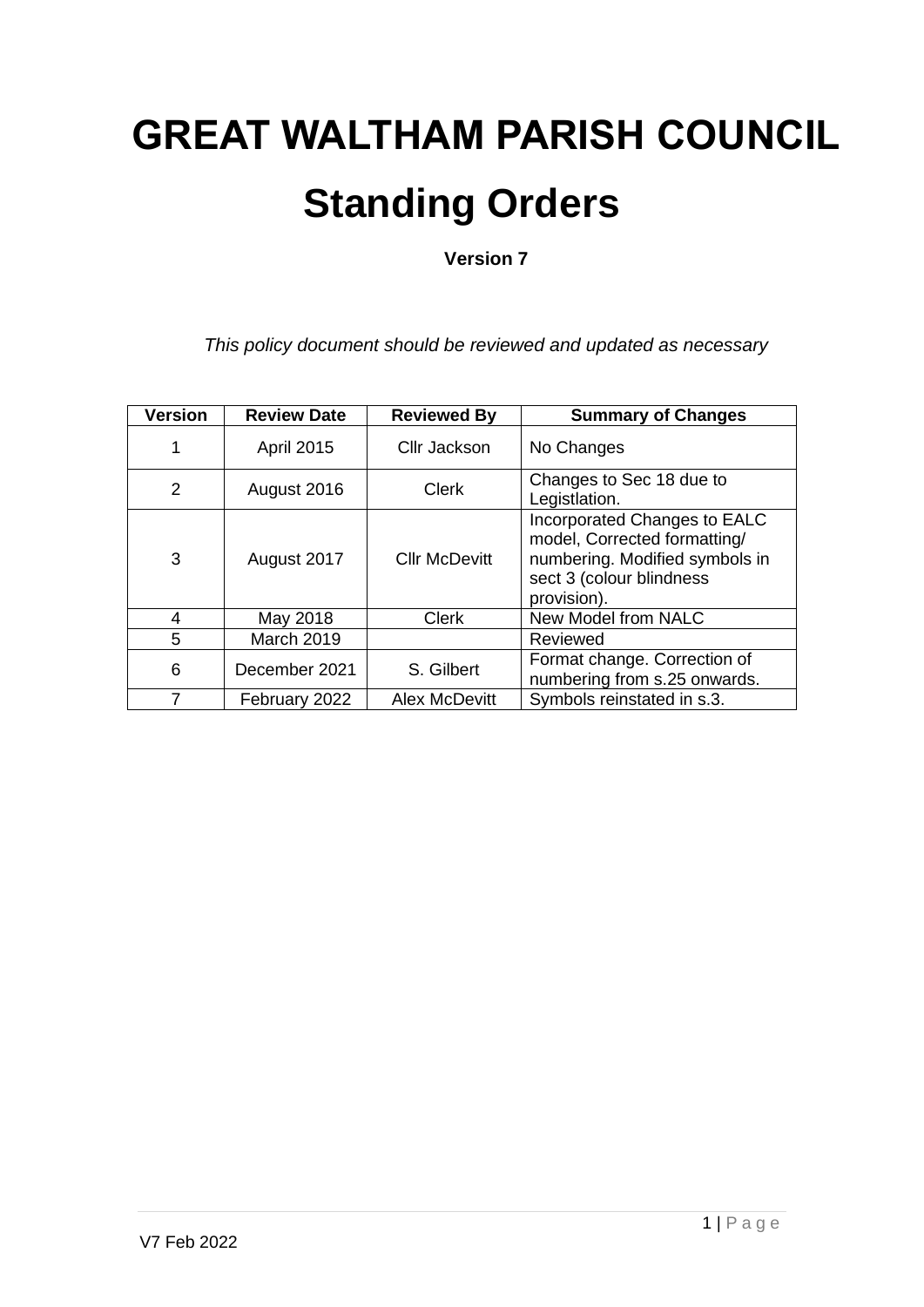|                |                                                                      |                      |                      |                      |                      |                      |                      |                      |                      | Page           |
|----------------|----------------------------------------------------------------------|----------------------|----------------------|----------------------|----------------------|----------------------|----------------------|----------------------|----------------------|----------------|
|                | <b>INTRODUCTION</b>                                                  |                      |                      |                      |                      |                      |                      |                      |                      | $\overline{2}$ |
| 1              | <b>RULES OF DEBATE AT MEETINGS</b>                                   |                      |                      |                      | $\ddotsc$            |                      | $\cdot$ .            |                      |                      | 3              |
| $\overline{2}$ | <b>DISORDERLY CONDUCT AT MEETINGS</b>                                |                      |                      |                      | $\ddot{\phantom{a}}$ |                      |                      | $\ddot{\phantom{a}}$ | $\ddot{\phantom{a}}$ | 5              |
| 3              | <b>MEETINGS GENERALLY</b>                                            |                      |                      | $\ddot{\phantom{0}}$ | $\cdot$ .            | $\ddot{\phantom{0}}$ | $\cdot$ .            |                      |                      | 5              |
| 4              | <b>COMMITTEES AND SUB-COMMITTEES</b>                                 |                      |                      |                      | $\ddot{\phantom{a}}$ |                      |                      |                      |                      | 7              |
| 5              | <b>ORDINARY COUNCIL MEETINGS</b>                                     |                      |                      |                      | $\ddot{\phantom{a}}$ |                      |                      |                      | $\ddot{\phantom{a}}$ | 9              |
| 6              | EXTRAORDINARY MEETINGS OF THE COUNCIL, COMMITTEES AND SUB-COMMITTEES |                      |                      |                      |                      |                      |                      |                      |                      | 10             |
| 7              | PREVIOUS RESOLUTIONS                                                 |                      |                      |                      |                      |                      |                      |                      |                      | 11             |
| 8              | <b>VOTING ON APPOINTMENTS </b>                                       |                      | $\ddot{\phantom{a}}$ | $\ddot{\phantom{a}}$ |                      |                      |                      |                      |                      | 11             |
| 9              | MOTIONS FOR A MEETING THAT REQUIRE WRITTEN NOTICE TO BE GIVEN TO THE |                      |                      |                      |                      |                      |                      |                      |                      |                |
|                | <b>PROPER OFFICER</b>                                                |                      |                      |                      |                      |                      |                      |                      |                      | 11             |
| 10             | MOTIONS AT A MEETING THAT DO NOT REQUIRE WRITTEN NOTICE              |                      |                      |                      |                      |                      |                      |                      |                      | 12             |
| 11             | <b>MANAGEMENT OF INFORMATION</b>                                     |                      |                      |                      |                      |                      |                      |                      |                      | 13             |
| 12             | <b>DRAFT MINUTES</b>                                                 |                      |                      | $\ddot{\phantom{a}}$ | $\ddot{\phantom{a}}$ |                      |                      |                      |                      | 13             |
| 13             | CODE OF CONDUCT AND DISPENSATIONS                                    |                      |                      | $\ddot{\phantom{a}}$ | $\cdot$ .            | $\cdot$ .            | $\ddotsc$            | $\ddot{\phantom{0}}$ |                      | 14             |
| 14             | <b>CODE OF CONDUCT COMPLAINTS</b>                                    |                      |                      | $\ddot{\phantom{a}}$ | $\ddot{\phantom{a}}$ |                      | $\ddot{\phantom{0}}$ | $\ddot{\phantom{a}}$ |                      | 15             |
| 15             | <b>PROPER OFFICER</b>                                                | $\ddot{\phantom{a}}$ |                      |                      | $\ddot{\phantom{0}}$ |                      |                      | $\ddot{\phantom{a}}$ |                      | 15             |
| 16             | RESPONSIBLE FINANCIAL OFFICER                                        |                      |                      |                      | $\ddotsc$            | $\cdot$              | $\ddotsc$            | $\cdot$ .            |                      | 17             |
| 17             | ACCOUNTS AND ACCOUNTING STATEMENTS                                   |                      |                      |                      | $\cdot$ .            |                      | $\ddot{\phantom{a}}$ | $\ddot{\phantom{a}}$ |                      | 17             |
| 18             | FINANCIAL CONTROLS AND PROCUREMENT                                   |                      |                      |                      | $\ddot{\phantom{a}}$ |                      | $\ddot{\phantom{a}}$ | $\ddot{\phantom{a}}$ |                      | 18             |
| 19             | <b>HANDLING STAFF MATTERS</b>                                        |                      |                      |                      |                      |                      |                      |                      |                      | 19             |
| 20             | RESPONSIBILITIES TO PROVIDE INFORMATION                              |                      |                      |                      | $\ddot{\phantom{a}}$ | $\ddot{\phantom{a}}$ |                      |                      |                      | 20             |
| 21             | RESPONSIBILITIES UNDER DATA PROTECTION LEGISLATION                   |                      |                      |                      |                      |                      |                      |                      |                      | 20             |
| 22             | RELATIONS WITH THE PRESS/MEDIA                                       |                      | $\sim$ $\sim$        |                      | $\ddotsc$            |                      | $\ddots$             |                      |                      | 21             |
| 23             | <b>EXECUTION AND SEALING OF LEGAL DEEDS</b>                          |                      |                      |                      |                      |                      |                      | $\ddotsc$            |                      | 21             |
| 24             | COMMUNICATING WITH DISTRICT AND COUNTY OR UNITARY COUNCILLORS        |                      |                      |                      |                      |                      |                      |                      |                      | 21             |
| 25             | RESTRICTIONS ON COUNCILLOR ACTIVITIES                                |                      |                      |                      |                      |                      |                      |                      |                      | 21             |
| 26             |                                                                      |                      |                      |                      |                      | <b>ALCOHOL:</b>      |                      |                      |                      | 21             |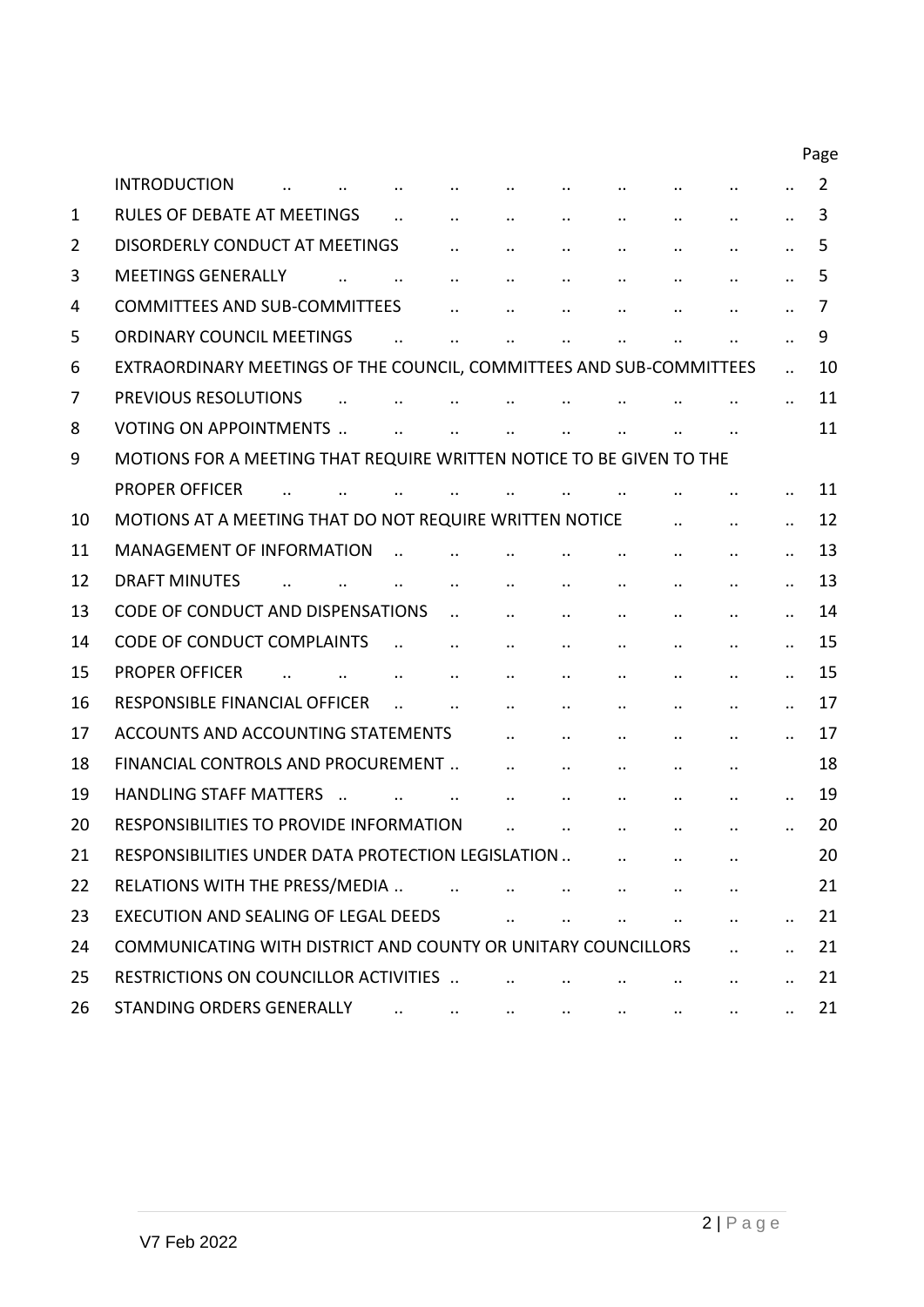#### **1. RULES OF DEBATE AT MEETING**

- a) Motions on the agenda shall be considered in the order that they appear unless the order is changed at the discretion of the chairman of the meeting.
- b) A motion (including an amendment) shall not be progressed unless it has been moved and seconded.
- c) A motion on the agenda that is not moved by its proposer may be treated by the chairman of the meeting as withdrawn.
- d) If a motion (including an amendment) has been seconded, it may be withdrawn by the proposer only with the consent of the seconder and the meeting.
- e) An amendment is a proposal to remove or add words to a motion. It shall not negate the motion.
- f) If an amendment to the original motion is carried, the original motion (as amended) becomes the substantive motion upon which further amendment(s) may be moved.
- g) An amendment shall not be considered unless early verbal notice of it is given at the meeting and, if requested by the chairman of the meeting, is expressed in writing to the chairman.
- h) A councillor may move an amendment to his own motion if agreed by the meeting. If a motion has already been seconded, the amendment shall be with the consent of the seconder and the meeting.
- i) If there is more than one amendment to an original or substantive motion, the amendments shall be moved in the order directed by the chairman of the meeting.
- j) Subject to standing order 1(k), only one amendment shall be moved and debated at a time, the order of which shall be directed by the chairman of the meeting.
- k) One or more amendments may be discussed together if the chairman of the meeting considers this expedient but each amendment shall be voted upon separately.
- l) A councillor may not move more than one amendment to an original or substantive motion.
- m) The mover of an amendment has no right of reply at the end of debate on it.
- n) Where a series of amendments to an original motion are carried, the mover of the original motion shall have a right of reply either at the end of debate on the first amendment or at the very end of debate on the final substantive motion immediately before it is put to the vote.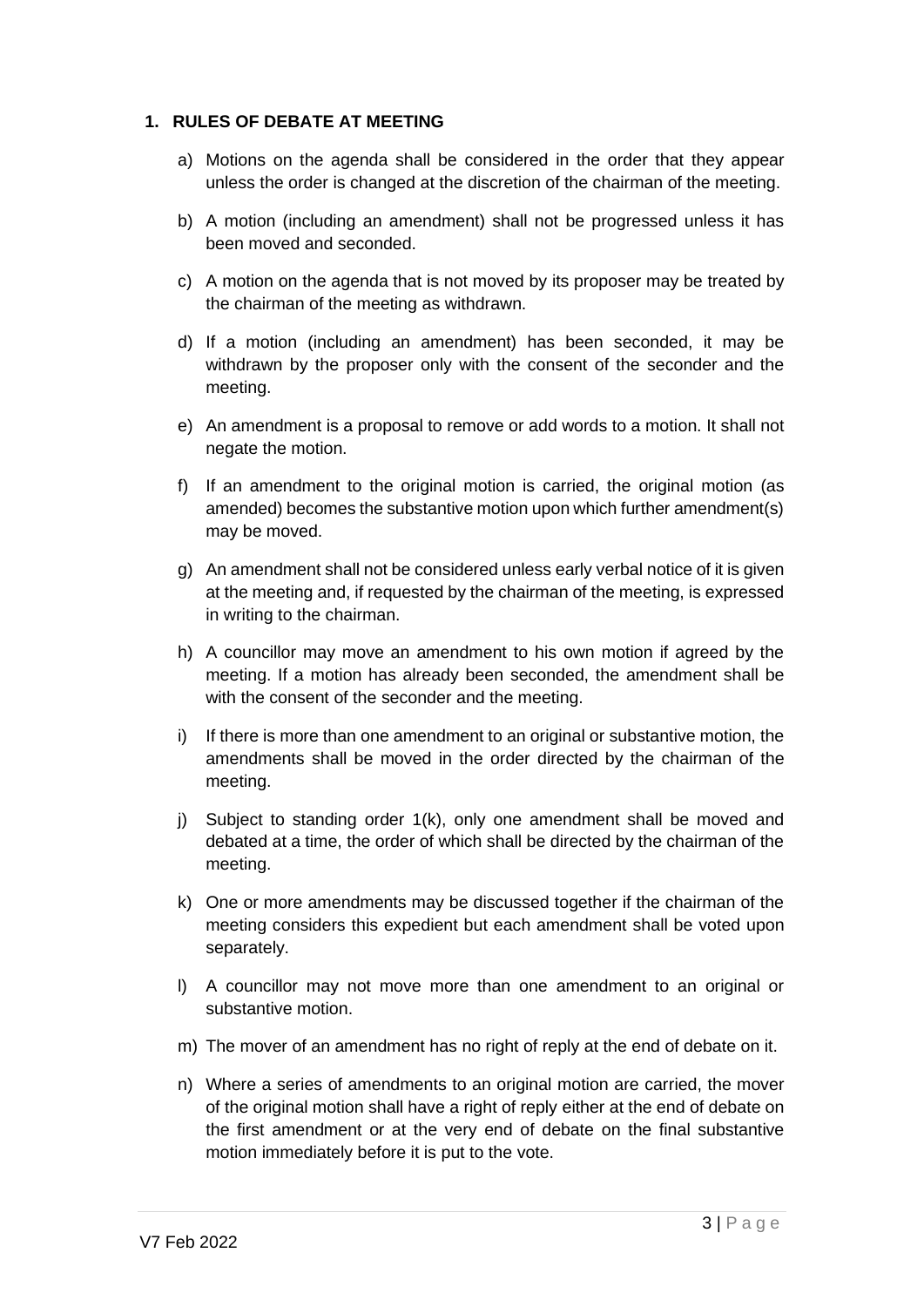- o) Unless permitted by the chairman of the meeting, a councillor may speak once in the debate on a motion except:
	- i. to speak on an amendment moved by another councillor;
	- ii. to move or speak on another amendment if the motion has been amended since he last spoke;
	- iii. to make a point of order;
	- iv. to give a personal explanation; or
	- v. to exercise a right of reply.
- p) During the debate on a motion, a councillor may interrupt only on a point of order or a personal explanation and the councillor who was interrupted shall stop speaking. A councillor raising a point of order shall identify the standing order which he considers has been breached or specify the other irregularity in the proceedings of the meeting he is concerned by.
- q) A point of order shall be decided by the chairman of the meeting and his decision shall be final.
- r) When a motion is under debate, no other motion shall be moved except:
	- i. to amend the motion;
	- ii. to proceed to the next business;
	- iii. to adjourn the debate;
	- iv. to put the motion to a vote;
	- v. to ask a person to be no longer heard or to leave the meeting;
	- vi. to refer a motion to a committee or sub-committee for consideration;
	- vii. to exclude the public and press;
	- viii. to adjourn the meeting; or
	- ix. to suspend particular standing order(s) excepting those which reflect mandatory statutory or legal requirements.
- s) Before an original or substantive motion is put to the vote, the chairman of the meeting shall be satisfied that the motion has been sufficiently debated and that the mover of the motion under debate has exercised or waived his right of reply.
- t) Excluding motions moved under standing order 1(r), the contributions or speeches by a councillor shall relate only to the motion under discussion and shall not exceed 3 minutes without the consent of the chairman of the meeting.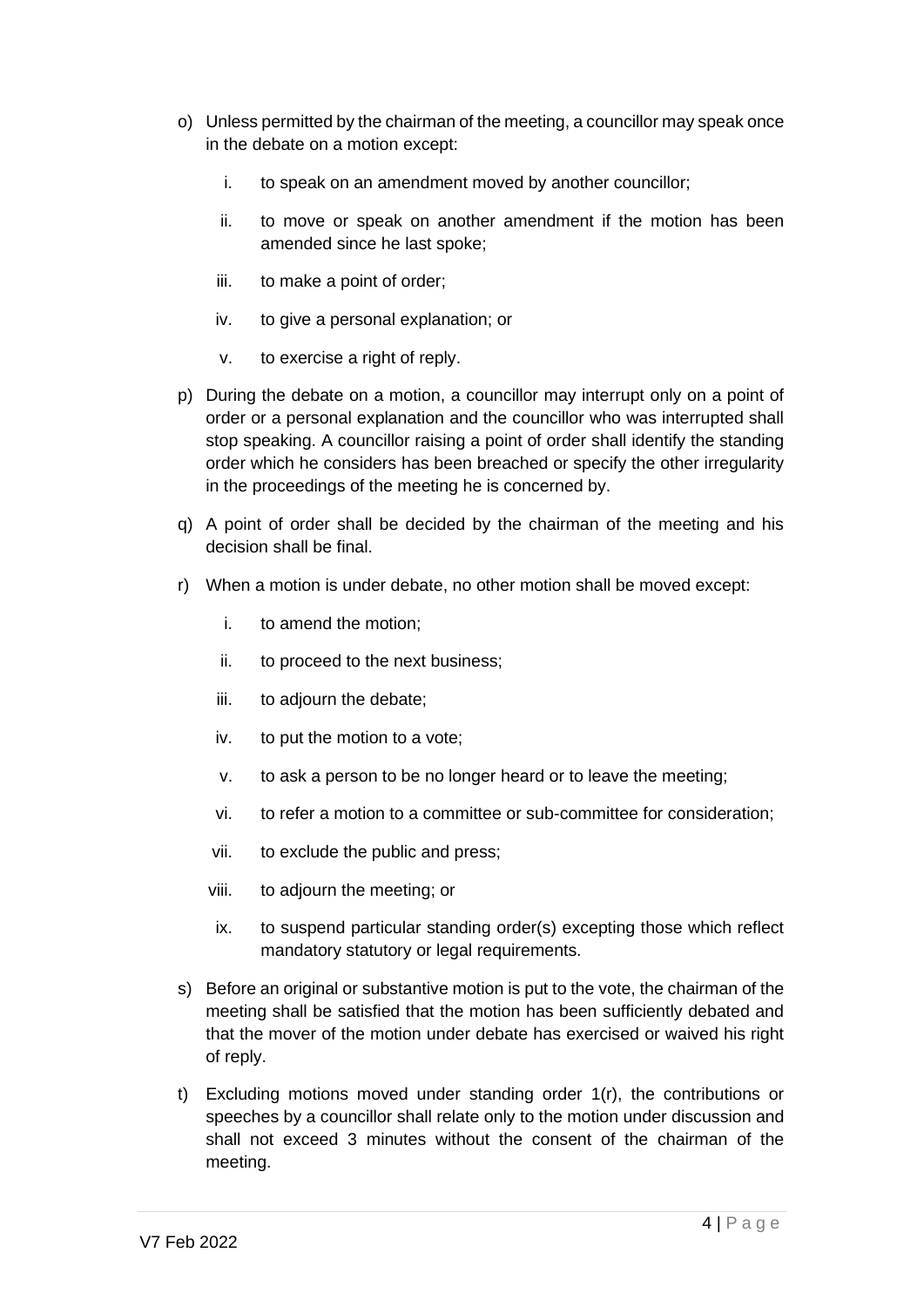## **2. DISORDERLY CONDUCT AT MEETINGS**

- a) No person shall obstruct the transaction of business at a meeting or behave offensively or improperly. If this standing order is ignored, the chairman of the meeting shall request such person(s) to moderate or improve their conduct.
- b) If person(s) disregard the request of the chairman of the meeting to moderate or improve their conduct, any councillor or the chairman of the meeting may move that the person be no longer heard or be excluded from the meeting. The motion, if seconded, shall be put to the vote without discussion.
- c) If a resolution made under standing order 2(b) is ignored, the chairman of the meeting may take further reasonable steps to restore order or to progress the meeting. This may include temporarily suspending or closing the meeting.

# **3. MEETINGS GENERALLY**

Full Council meetings Committee meetings Sub-committee meetings

a) Meetings shall not take place in premises which at the time of the meeting are used for the supply of alcohol, unless no other premises are available free of charge or at a reasonable cost.

 $\blacktriangle$ **Tale** 

- b) The minimum three clear days for notice of a meeting does not include the day on which notice was issued, the day of the meeting, a Sunday, a day of the Christmas break, a day of the Easter break or of a bank holiday or a day appointed for public thanksgiving or mourning.
- $\blacktriangle$ c) The minimum three clear days' public notice for a meeting does not include the day on which the notice was issued or the day of the meeting unless the meeting is convened at shorter notice
	- d) Meetings shall be open to the public unless their presence is prejudicial to the public interest by reason of the confidential nature of the business to be transacted or for other special reasons. The public's exclusion from part or all of a meeting shall be by a resolution which shall give reasons for the public's exclusion.
		- e) Members of the public may make representations, answer questions and give evidence at a meeting which they are entitled to attend in respect of the business on the agenda.
		- f) The period of time designated for public participation at a meeting in accordance with standing order 3(e) unless directed by the chairman of the meeting.
		- g) Subject to standing order 3(f), a member of the public shall not speak for more than 2 minutes.
		- h) In accordance with standing order 3(e), a question shall not require a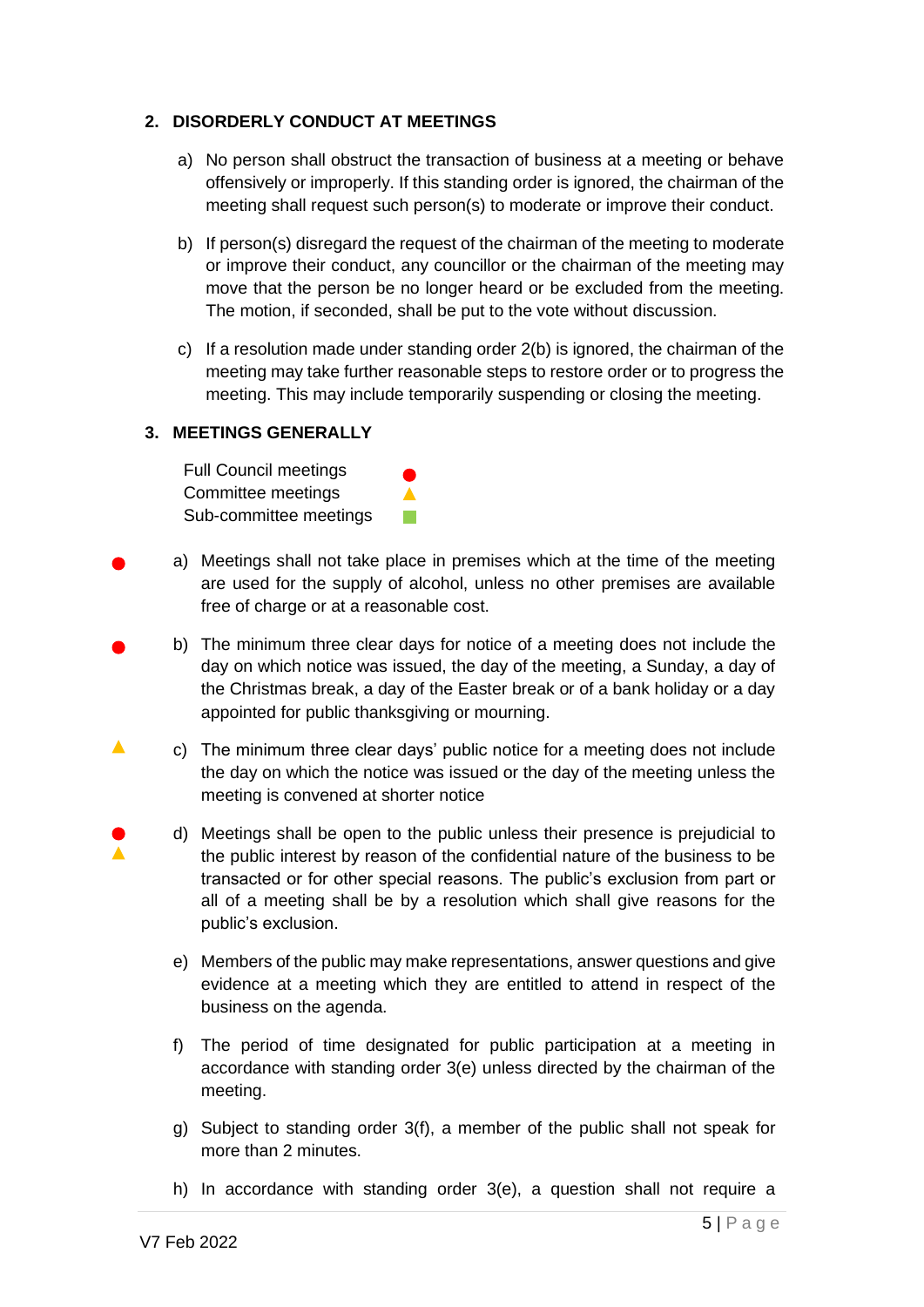response at the meeting nor start a debate on the question. The chairman of the meeting may direct that a written or oral response be given.

- i) A person shall raise his hand when requesting to speak and stand when speaking (except when a person has a disability or is likely to suffer discomfort). The chairman of the meeting may at any time permit a person to be seated when speaking.
- j) A person who speaks at a meeting shall direct his comments to the chairman of the meeting.
- k) Only one person is permitted to speak at a time. If more than one person wants to speak, the chairman of the meeting shall direct the order of speaking.
- l) Subject to standing order 3(m), a person who attends a meeting is permitted to report on the meeting whilst the meeting is open to the public. To "report" means to film, photograph, make an audio recording of meeting proceedings, use any other means for enabling persons not present to see or hear the meeting as it takes place or later or to report or to provide oral or written commentary about the meeting so that the report or commentary is available as the meeting takes place or later to persons not present.
	- m) A person present at a meeting may not provide an oral report or oral commentary about a meeting as it takes place without permission.
		- n) The press shall be provided with reasonable facilities for the taking of their report of all or part of a meeting at which they are entitled to be present.
- o) Subject to standing orders which indicate otherwise, anything authorised or required to be done by, to or before the Chairman of the Council may in his absence be done by, to or before the Vice-Chairman of the Council (if there is one).
- p) The Chairman of the Council, if present, shall preside at a meeting. If the Chairman is absent from a meeting, the Vice-Chairman of the Council (if there is one) if present, shall preside. If both the Chairman and the Vice-Chairman are absent from a meeting, a councillor as chosen by the councillors present at the meeting shall preside at the meeting.
	- q) Subject to a meeting being quorate, all questions at a meeting shall be decided by a majority of the councillors and non-councillors with voting rights present and voting.
	- r) The chairman of a meeting may give an original vote on any matter put to the vote, and in the case of an equality of votes may exercise his casting vote whether or not he gave an original vote.

*See standing orders 5(h) and (i) for the different rules that apply in the election of the Chairman of the Council at the annual meeting of the Council.*

 $\blacktriangle$ 

 $\blacktriangle$  $\mathbb{R}^n$ 

 $\blacktriangle$  $\sim$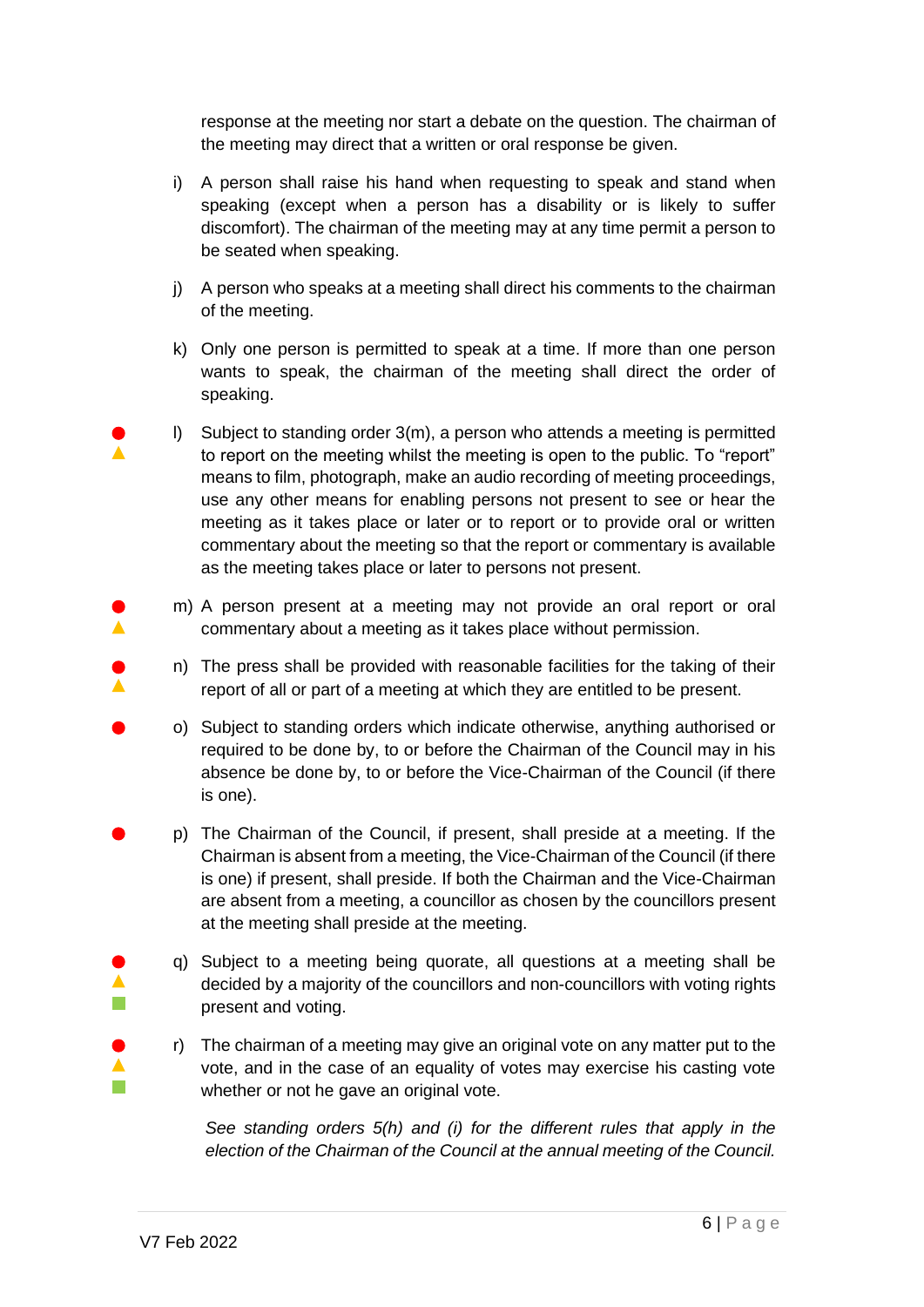- s) Unless standing orders provide otherwise, voting on a question shall be by a show of hands. At the request of a councillor, the voting on any question shall be recorded so as to show whether each councillor present and voting gave his vote for or against that question. Such a request shall be made before moving on to the next item of business on the agenda.
- t) The minutes of a meeting shall include an accurate record of the following:
	- i. the time and place of the meeting;
	- ii. the names of councillors who are present and the names of councillors who are absent;
	- iii. interests that have been declared by councillors and non-councillors with voting rights;
	- iv. the grant of dispensations (if any) to councillors and non-councillors with voting rights;
	- v. whether a councillor or non-councillor with voting rights left the meeting when matters that they held interests in were being considered;
	- vi. if there was a public participation session; and
	- vii. the resolutions made.
- u) A councillor or a non-councillor with voting rights who has a disclosable pecuniary interest or another interest as set out in the Council's code of conduct in a matter being considered at a meeting is subject to statutory limitations or restrictions under the code on his right to participate and vote on that matter.
- v) No business may be transacted at a meeting unless at least one-third of the whole number of members of the Council are present and in no case shall the quorum of a meeting be less than three.

*See standing order 4d(viii) for the quorum of a committee or sub-committee meeting.* 

- w) If a meeting is or becomes inquorate no business shall be transacted and the meeting shall be closed. The business on the agenda for the meeting shall be adjourned to another meeting.
	- x) A meeting shall not exceed a period of 2.5 hours.

# **4. COMMITTEES AND SUB-COMMITTEES**

a) Unless the Council determines otherwise, a committee may appoint a subcommittee whose terms of reference and members shall be determined by the committee.

 $\blacktriangle$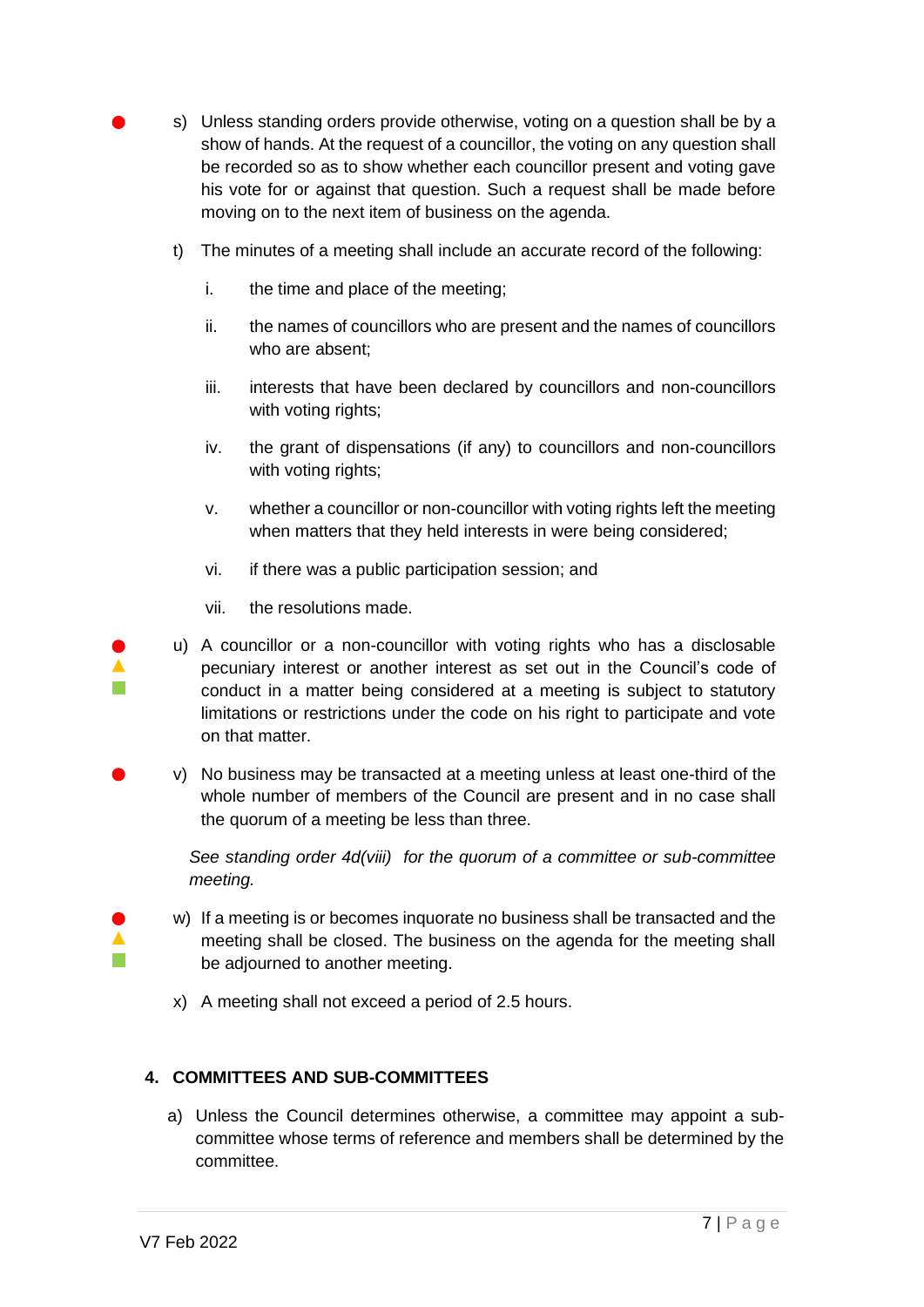- b) The members of a committee may include non-councillors unless it is a committee which regulates and controls the finances of the Council.
- c) Unless the Council determines otherwise, all the members of an advisory committee and a sub-committee of the advisory committee may be noncouncillors.
- d) The Council may appoint standing committees or other committees as may be necessary, and:
	- i. shall determine their terms of reference;
	- ii. shall determine the number and time of the ordinary meetings of a standing committee up until the date of the next annual meeting of the Council;
	- iii. shall permit a committee, other than in respect of the ordinary meetings of a committee, to determine the number and time of its meetings;
	- iv. shall, subject to standing orders 4(b) and (c), appoint and determine the terms of office of members of such a committee;
	- v. may, subject to standing orders 4(b) and (c), appoint and determine the terms of office of the substitute members to a committee whose role is to replace the ordinary members at a meeting of a committee if the ordinary members of the committee confirm to the Proper Officer 3 days before the meeting that they are unable to attend;
	- vi. shall, after it has appointed the members of a standing committee, appoint the chairman of the standing committee;
	- vii. shall permit a committee other than a standing committee, to appoint its own chairman at the first meeting of the committee;
	- viii. shall determine the place, notice requirements and quorum for a meeting of a committee and a sub-committee which, in both cases, shall be no less than three;
	- ix. shall determine if the public may participate at a meeting of a committee;
	- x. shall determine if the public and press are permitted to attend the meetings of a sub-committee and also the advance public notice requirements, if any, required for the meetings of a sub-committee;
	- xi. shall determine if the public may participate at a meeting of a subcommittee that they are permitted to attend; and
	- xii. may dissolve a committee or a sub-committee.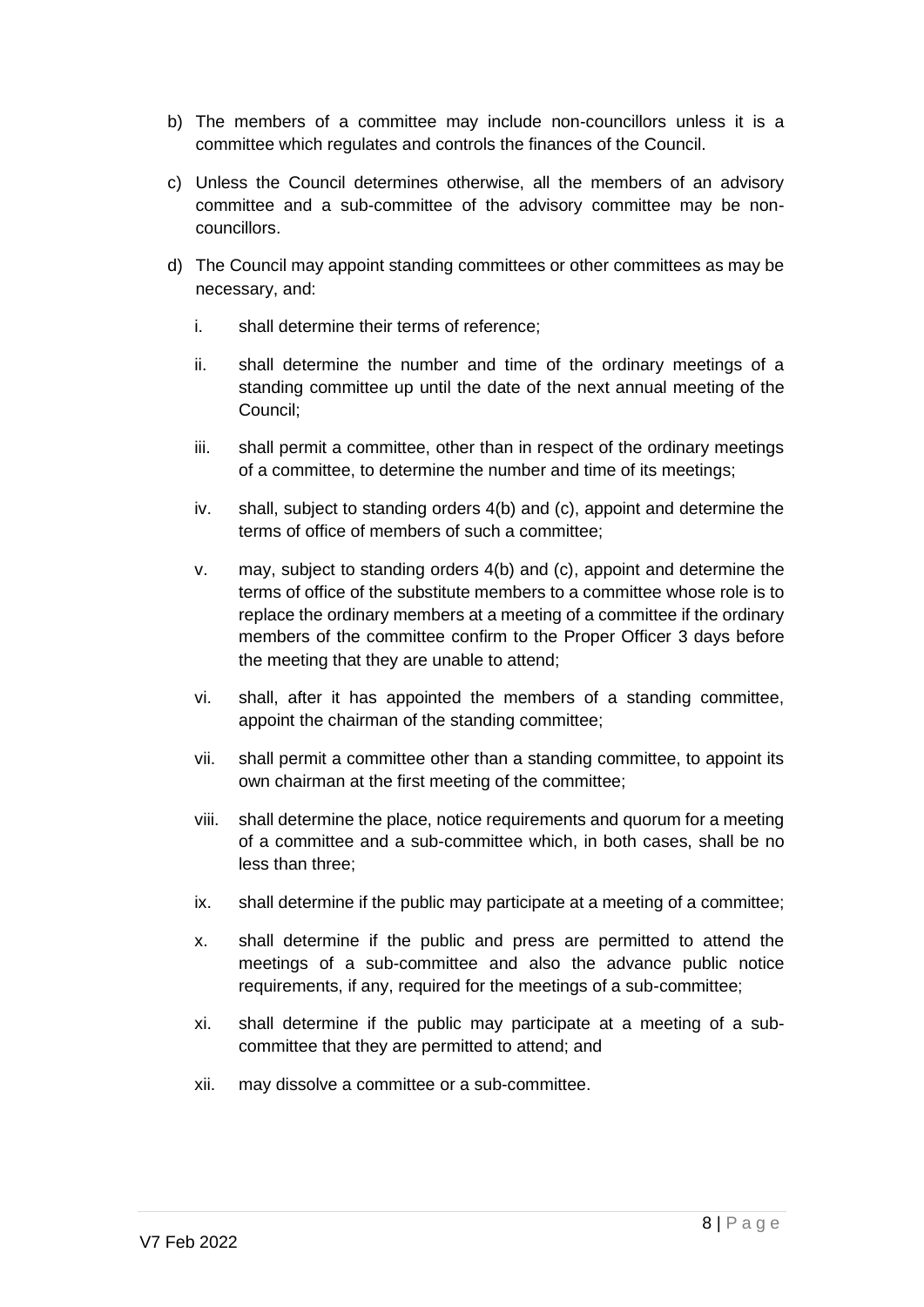## **5. ORDINARY COUNCIL MEETINGS**

- a) In an election year, the annual meeting of the Council shall be held on or within 14 days following the day on which the councillors elected take office.
- b) In a year which is not an election year, the annual meeting of the Council shall be held on such day in May as the Council decides.
- c) If no other time is fixed, the annual meeting of the Council shall take place at 6pm.
- d) In addition to the annual meeting of the Council, at least three other ordinary meetings shall be held in each year on such dates and times as the Council decides.
- e) The first business conducted at the annual meeting of the Council shall be the election of the Chairman and Vice-Chairman (if there is one) of the Council.
- f) The Chairman of the Council, unless he has resigned or becomes disqualified, shall continue in office and preside at the annual meeting until his successor is elected at the next annual meeting of the Council.
- g) The Vice-Chairman of the Council, if there is one, unless he resigns or becomes disqualified, shall hold office until immediately after the election of the Chairman of the Council at the next annual meeting of the Council.
- h) In an election year, if the current Chairman of the Council has not been reelected as a member of the Council, he shall preside at the annual meeting until a successor Chairman of the Council has been elected. The current Chairman of the Council shall not have an original vote in respect of the election of the new Chairman of the Council but shall give a casting vote in the case of an equality of votes.
- i) In an election year, if the current Chairman of the Council has been re-elected as a member of the Council, he shall preside at the annual meeting until a new Chairman of the Council has been elected. He may exercise an original vote in respect of the election of the new Chairman of the Council and shall give a casting vote in the case of an equality of votes.
- j) Following the election of the Chairman of the Council and Vice-Chairman (if there is one) of the Council at the annual meeting, the business shall include:
	- i. In an election year, delivery by the Chairman of the Council and councillors of their acceptance of office forms unless the Council resolves for this to be done at a later date. In a year which is not an election year, delivery by the Chairman of the Council of his acceptance of office form unless the Council resolves for this to be done at a later date;
	- ii. Confirmation of the accuracy of the minutes of the last meeting of the Council;
	- iii. Receipt of the minutes of the last meeting of a committee;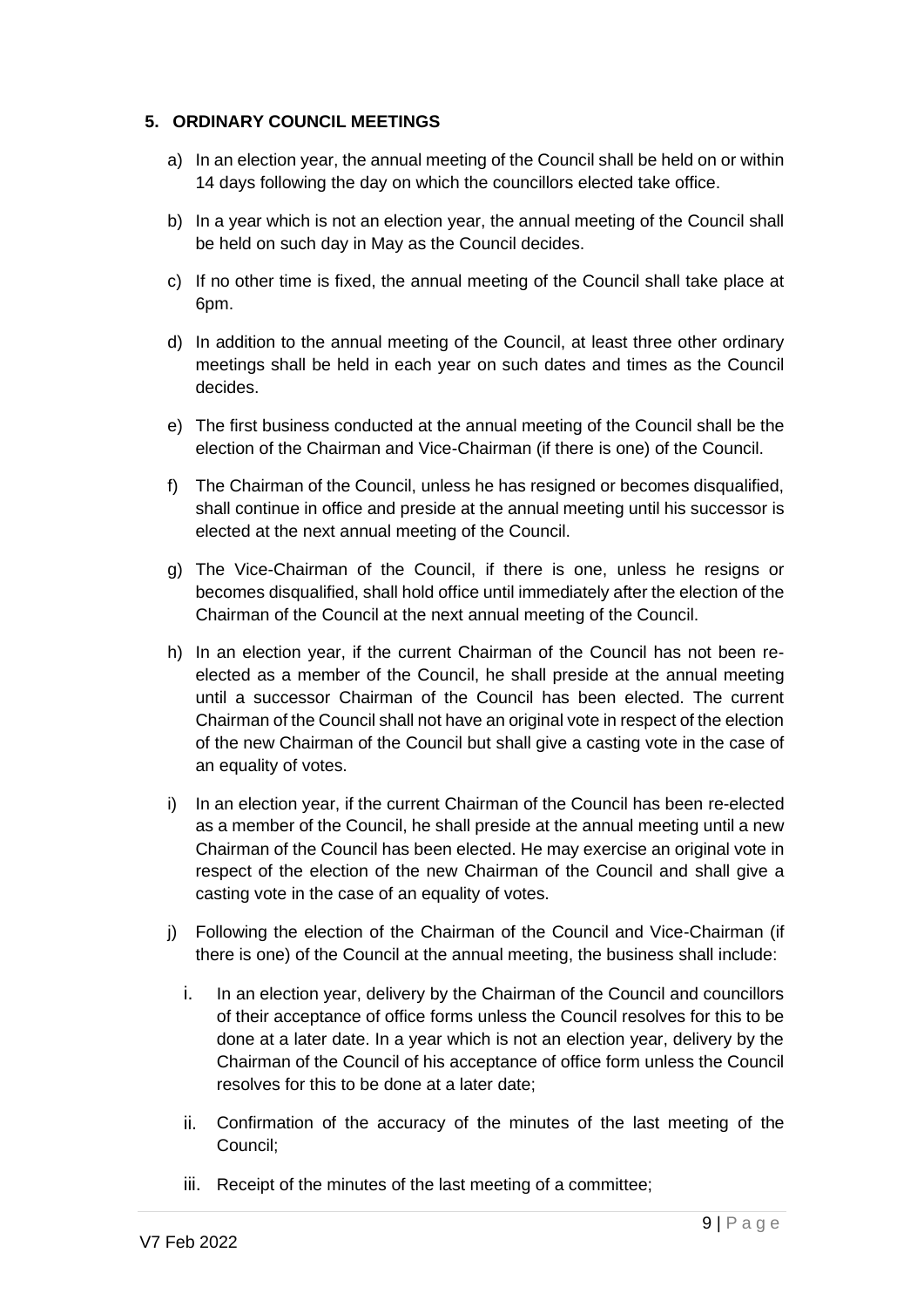- iv. Consideration of the recommendations made by a committee;
- v. Review of delegation arrangements to committees, sub-committees, staff and other local authorities;
- vi. Review of the terms of reference for committees;
- vii. Appointment of members to existing committees;
- viii. Appointment of any new committees in accordance with standing order 4;
- ix. Review and adoption of appropriate standing orders and financial regulations:
- x. Review of arrangements (including legal agreements) with other local authorities, not-for-profit bodies and businesses.
- xi. Review of representation on or work with external bodies and arrangements for reporting back;
- xii. In an election year, to make arrangements with a view to the Council becoming eligible to exercise the general power of competence in the future;
- xiii. Review of inventory of land and other assets including buildings and office equipment;
- xiv. Confirmation of arrangements for insurance cover in respect of all insurable risks;
- xv. Review of the Council's and/or staff subscriptions to other bodies;
- xvi. Review of the Council's complaints procedure;
- xvii.Review of the Council's policies, procedures and practices in respect of its obligations under freedom of information and data protection legislation (*see also standing orders 11, 20 and 21*);
- xviii. Review of the Council's policy for dealing with the press/media;
	- xix. Review of the Council's employment policies and procedures;
	- xx. Review of the Council's expenditure incurred under s.137 of the Local Government Act 1972 or the general power of competence.
	- xxi. Determining the time and place of ordinary meetings of the Council up to and including the next annual meeting of the Council.

## **6. EXTRAORDINARY MEETINGS OF THE COUNCIL, COMMITTEES AND SUB-COMMITTEES**

- a) The Chairman of the Council may convene an extraordinary meeting of the Council at any time.
- b) If the Chairman of the Council does not call an extraordinary meeting of the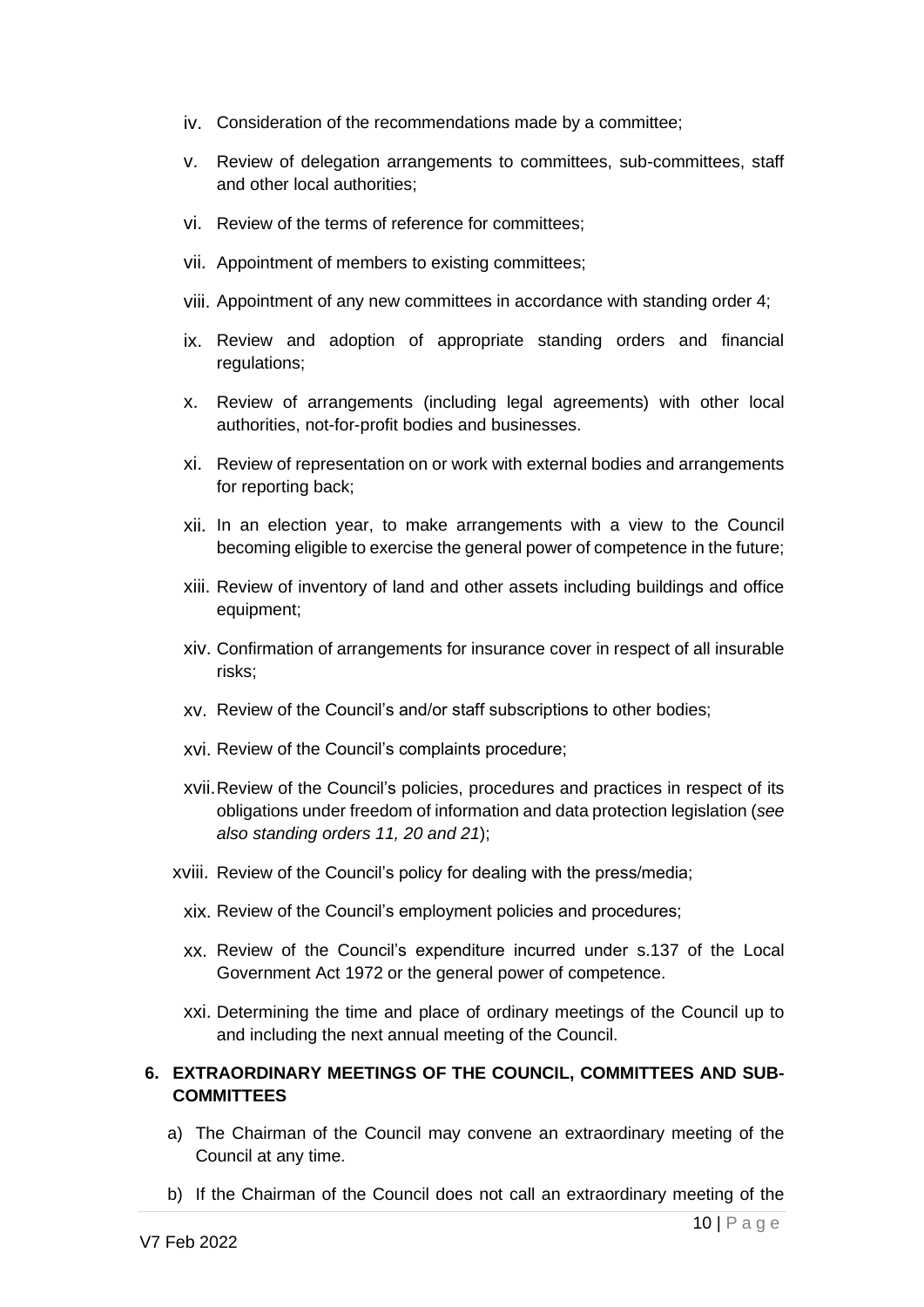Council within seven days of having been requested in writing to do so by two councillors, any two councillors may convene an extraordinary meeting of the Council. The public notice giving the time, place and agenda for such a meeting shall be signed by the two councillors.

- c) The chairman of a committee may convene an extraordinary meeting of the committee at any time.
- d) If the chairman of a committee does not call an extraordinary meeting within 7 days of having been requested to do so by 2 members of the committee, any 2 members of the committee may convene an extraordinary meeting of the committee.

# **7. PREVIOUS RESOLUTIONS**

- a) A resolution shall not be reversed within six months except either by a special motion, which requires written notice by at least 2 councillors to be given to the Proper Officer in accordance with standing order 9, or by a motion moved in pursuance of the recommendation of a committee or a sub-committee.
- b) When a motion moved pursuant to standing order 7(a) has been disposed of, no similar motion may be moved for a further six months.

# **8. VOTING ON APPOINTMENTS**

a) Where more than two persons have been nominated for a position to be filled by the Council and none of those persons has received an absolute majority of votes in their favour, the name of the person having the least number of votes shall be struck off the list and a fresh vote taken. This process shall continue until a majority of votes is given in favour of one person. A tie in votes may be settled by the casting vote exercisable by the chairman of the meeting.

# **9. MOTIONS FOR A MEETING THAT REQUIRE WRITTEN NOTICE TO BE GIVEN TO THE PROPER OFFICER**

- a) A motion shall relate to the responsibilities of the meeting for which it is tabled and in any event shall relate to the performance of the Council's statutory functions, powers and obligations or an issue which specifically affects the Council's area or its residents.
- b) No motion may be moved at a meeting unless it is on the agenda and the mover has given written notice of its wording to the Proper Officer at least 11 clear days before the meeting. Clear days do not include the day of the notice or the day of the meeting.
- c) The Proper Officer may, before including a motion on the agenda received in accordance with standing order 9(b), correct obvious grammatical or typographical errors in the wording of the motion.
- d) If the Proper Officer considers the wording of a motion received in accordance with standing order 9(b) is not clear in meaning, the motion shall be rejected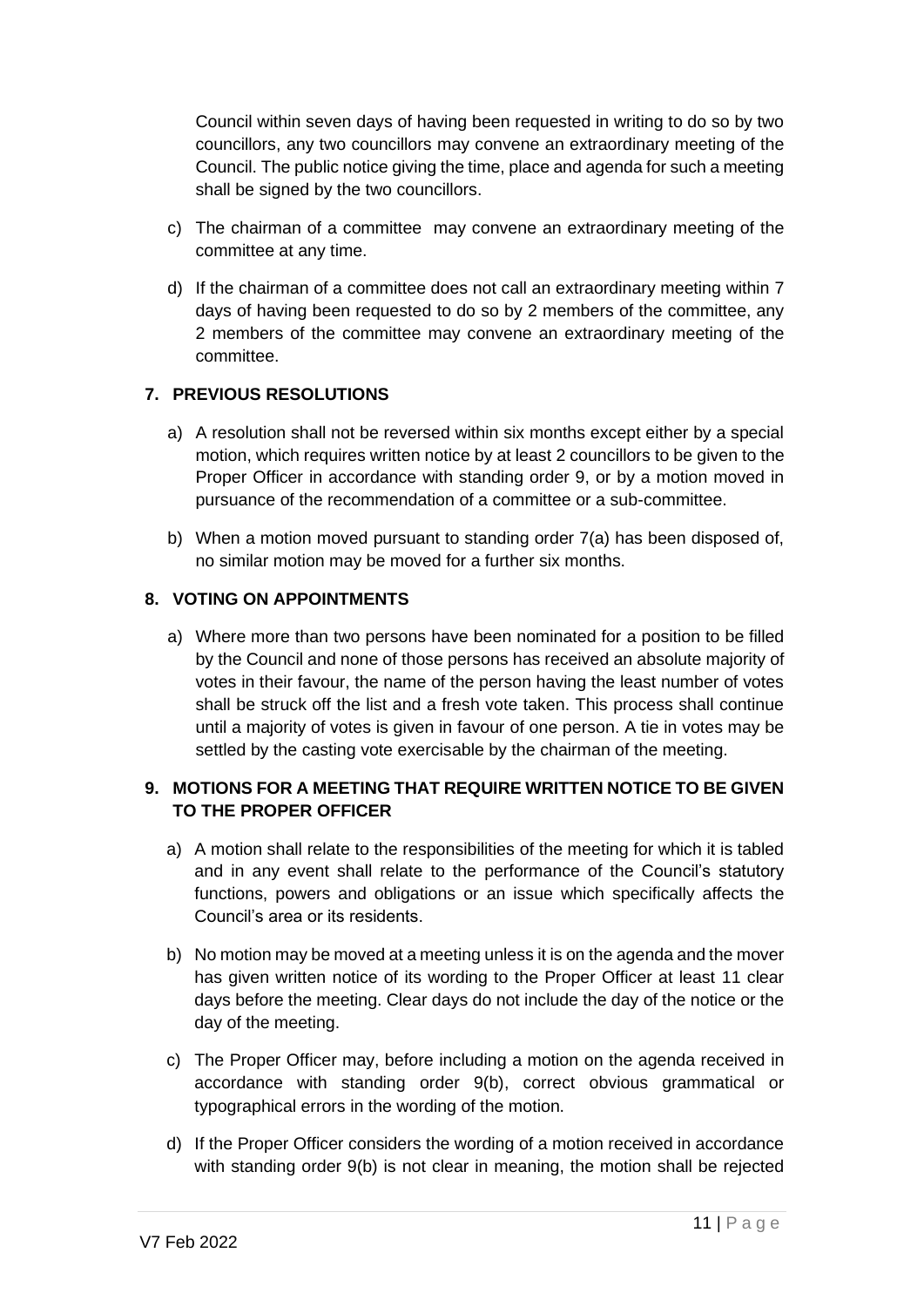until the mover of the motion resubmits it, so that it can be understood, in writing, to the Proper Officer at least 5 clear days before the meeting.

- e) If the wording or subject of a proposed motion is considered improper, the Proper Officer shall consult with the chairman of the forthcoming meeting or, as the case may be, the councillors who have convened the meeting, to consider whether the motion shall be included in the agenda or rejected.
- f) The decision of the Proper Officer as to whether or not to include the motion on the agenda shall be final.
- g) Motions received shall be recorded and numbered in the order that they are received.
- h) Motions rejected shall be recorded with an explanation by the Proper Officer of the reason for rejection.

### **10. MOTIONS AT A MEETING THAT DO NOT REQUIRE WRITTEN NOTICE**

- a) The following motions may be moved at a meeting without written notice to the Proper Officer:
	- i. to correct an inaccuracy in the draft minutes of a meeting;
	- ii. to move to a vote;
	- iii. to defer consideration of a motion;
	- iv. to refer a motion to a particular committee or sub-committee;
	- v. to appoint a person to preside at a meeting;
	- vi. to change the order of business on the agenda;
	- vii. to proceed to the next business on the agenda;
	- viii. to require a written report;
	- ix. to appoint a committee or sub-committee and their members;
	- x. to extend the time limits for speaking;
	- xi. to exclude the press and public from a meeting in respect of confidential or other information which is prejudicial to the public interest;
	- xii. to not hear further from a councillor or a member of the public;
	- xiii. to exclude a councillor or member of the public for disorderly conduct;
	- xiv. to temporarily suspend the meeting;
	- xv. to suspend a particular standing order (unless it reflects mandatory statutory or legal requirements);
	- xvi. to adjourn the meeting; or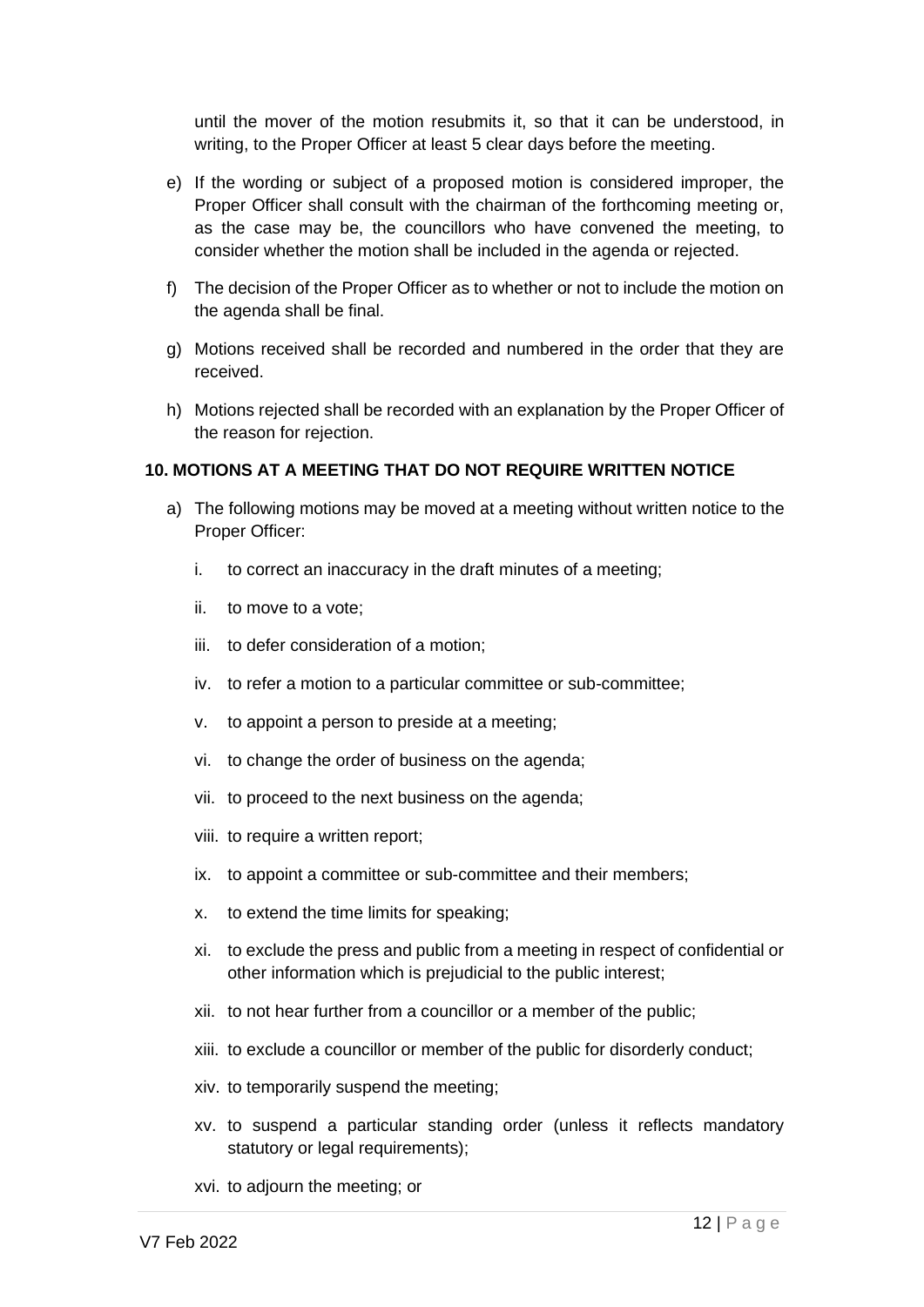xvii. to close the meeting.

#### **11. MANAGEMENT OF INFORMATION**

*See also standing order 20.*

- a) The Council shall have in place and keep under review, technical and organisational measures to keep secure information (including personal data) which it holds in paper and electronic form. Such arrangements shall include deciding who has access to personal data and encryption of personal data.
- b) The Council shall have in place, and keep under review, policies for the retention and safe destruction of all information (including personal data) which it holds in paper and electronic form. The Council's retention policy shall confirm the period for which information (including personal data) shall be retained or if this is not possible the criteria used to determine that period (e.g. the Limitation Act 1980).
- c) The agenda, papers that support the agenda and the minutes of a meeting shall not disclose or otherwise undermine confidential information or personal data without legal justification.
- d) Councillors, staff, the Council's contractors and agents shall not disclose confidential information or personal data without legal justification.

### **12. DRAFT MINUTES**

Full Council meetings Committee meetings Sub-committee meetings

- a) If the draft minutes of a preceding meeting have been served on councillors with the agenda to attend the meeting at which they are due to be approved for accuracy, they shall be taken as read.
- b) There shall be no discussion about the draft minutes of a preceding meeting except in relation to their accuracy. A motion to correct an inaccuracy in the draft minutes shall be moved in accordance with standing order 10(a)(i).
- c) The accuracy of draft minutes, including any amendment(s) made to them, shall be confirmed by resolution and shall be signed by the chairman of the meeting and stand as an accurate record of the meeting to which the minutes relate.
- d) If the chairman of the meeting does not consider the minutes to be an accurate record of the meeting to which they relate, he shall sign the minutes and include a paragraph in the following terms or to the same effect:

"The chairman of this meeting does not believe that the minutes of the meeting of the ( ) held on [date] in respect of ( ) were a correct record but his view was not upheld by the meeting and the minutes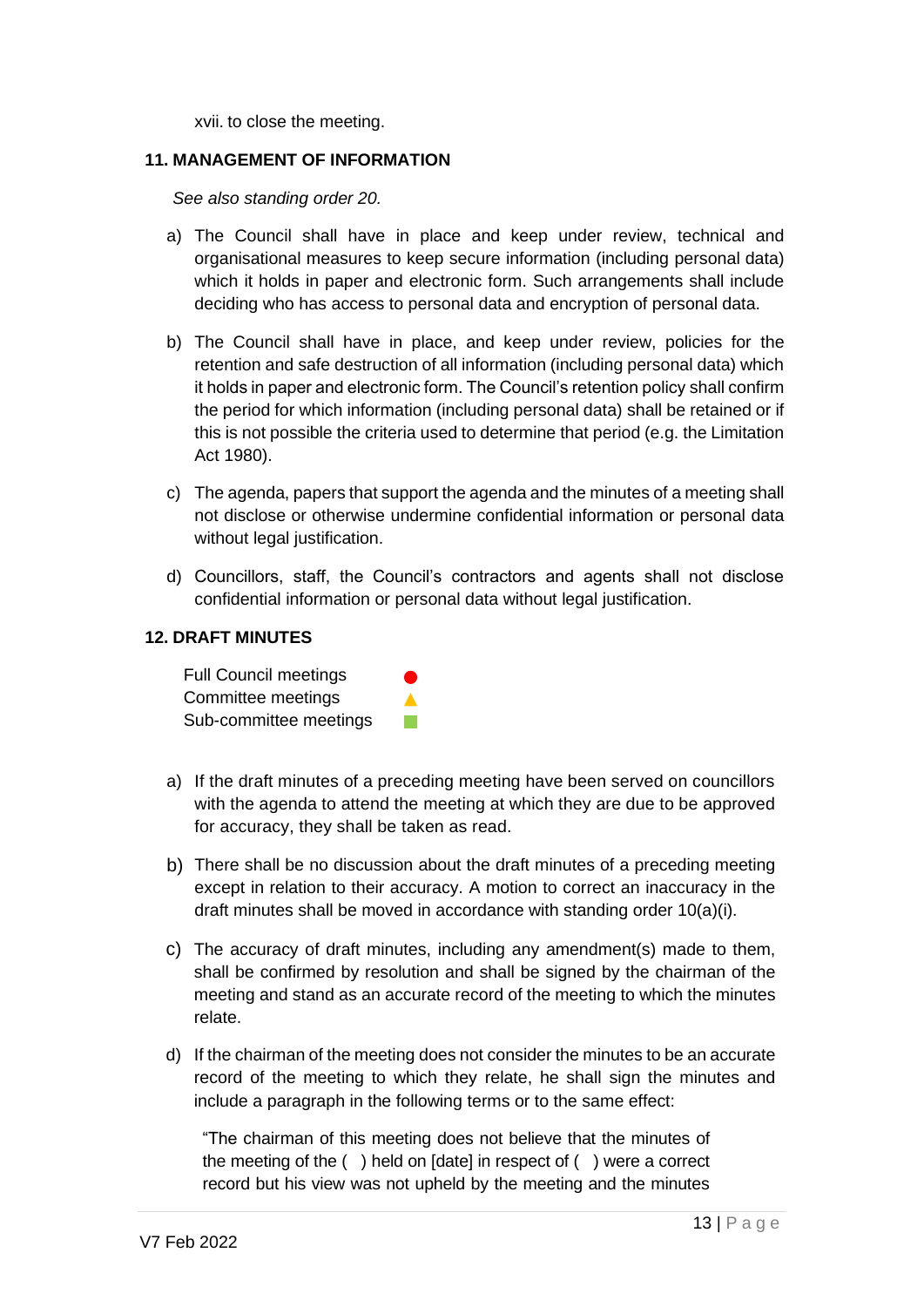are confirmed as an accurate record of the proceedings."

 $\blacktriangle$ **Tale** 

- e) If the Council's gross annual income or expenditure (whichever is higher) does not exceed £25,000, it shall publish draft minutes on a website which is publicly accessible and free of charge not later than one month after the meeting has taken place.
- f) Subject to the publication of draft minutes in accordance with standing order 12(e) and standing order 20(a) and following a resolution which confirms the accuracy of the minutes of a meeting, the draft minutes or recordings of the meeting for which approved minutes exist shall be destroyed.

# **13. CODE OF CONDUCT AND DISPENSATIONS**

*See also standing order 3(u).*

- a) All councillors and non-councillors with voting rights shall observe the code of conduct adopted by the Council.
- b) Unless he has been granted a dispensation, a councillor or non-councillor with voting rights shall withdraw from a meeting when it is considering a matter in which he has a disclosable pecuniary interest. He may return to the meeting after it has considered the matter in which he had the interest.
- c) Unless he has been granted a dispensation, a councillor or non-councillor with voting rights shall withdraw from a meeting when it is considering a matter in which he has another interest if so required by the Council's code of conduct. He may return to the meeting after it has considered the matter in which he had the interest.
- d) Dispensation requests shall be in writing and submitted to the Proper Officer as soon as possible before the meeting, or failing that, at the start of the meeting for which the dispensation is required.
- e) A decision as to whether to grant a dispensation shall be made by a meeting of the Council, or committee or sub-committee for which the dispensation is required and that decision is final.
- f) A dispensation request shall confirm:
	- i. the description and the nature of the disclosable pecuniary interest or other interest to which the request for the dispensation relates;
	- ii. whether the dispensation is required to participate at a meeting in a discussion only or a discussion and a vote;
	- iii. the date of the meeting or the period (not exceeding four years) for which the dispensation is sought; and
	- iv. an explanation as to why the dispensation is sought.
- g) Subject to standing orders 13(d) and (f), a dispensation request shall be considered by the Council at the beginning of the meeting of the Council, or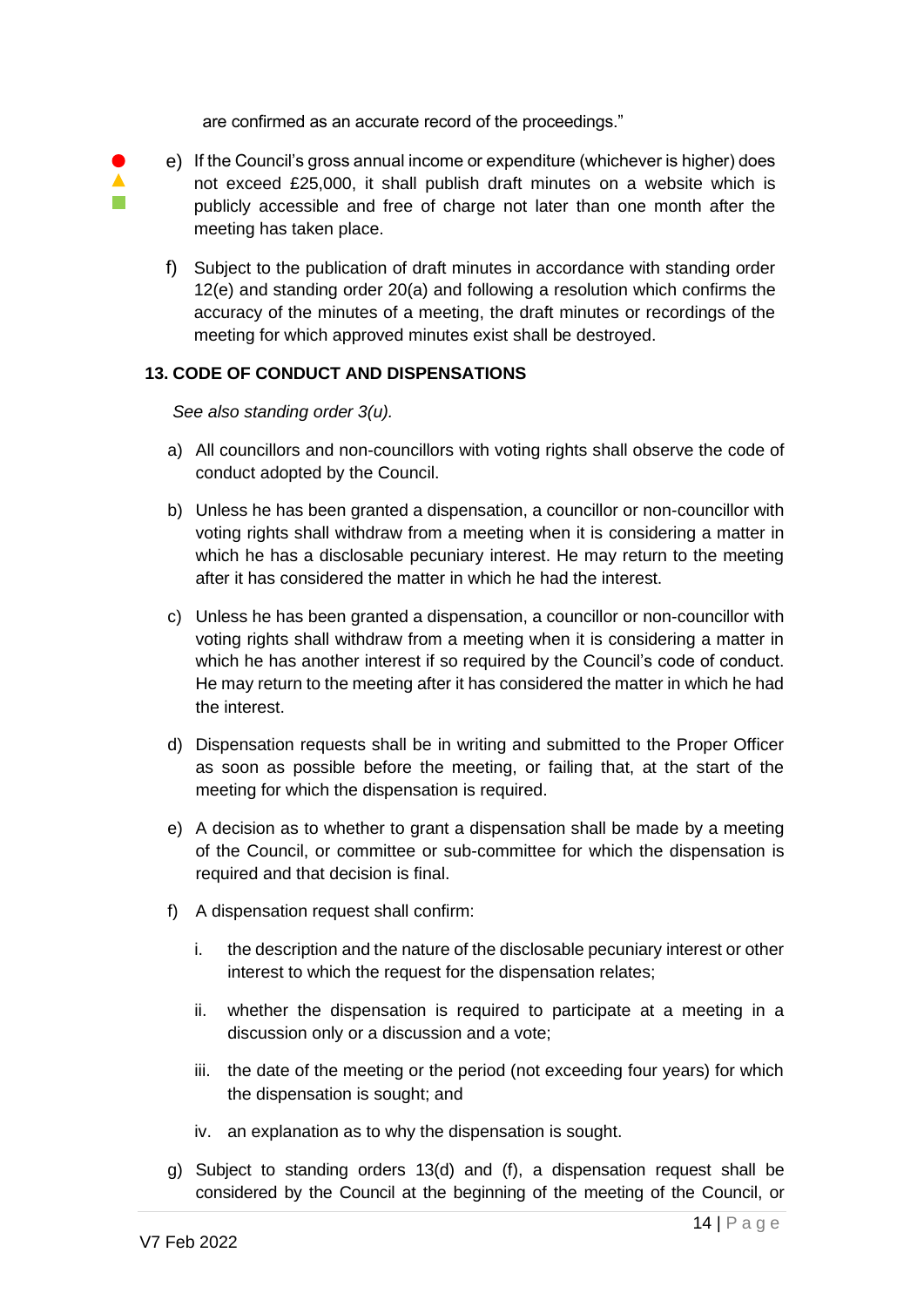committee or sub-committee for which the dispensation is required.

- h) A dispensation may be granted in accordance with standing order 13(e) if having regard to all relevant circumstances any of the following apply:
	- i. without the dispensation the number of persons prohibited from participating in the particular business would be so great a proportion of the meeting transacting the business as to impede the transaction of the business;
	- ii. granting the dispensation is in the interests of persons living in the Council's area; or
	- iii. it is otherwise appropriate to grant a dispensation.

## **14. CODE OF CONDUCT COMPLAINTS**

- a) Upon notification by the District or Unitary Council that it is dealing with a complaint that a councillor or non-councillor with voting rights has breached the Council's code of conduct, the Proper Officer shall, subject to standing order 11, report this to the Council.
- b) Where the notification in standing order 14(a) relates to a complaint made by the Proper Officer, the Proper Officer shall notify the Chairman of Council of this fact, and the Chairman shall nominate another staff member to assume the duties of the Proper Officer in relation to the complaint until it has been determined and the Council has agreed what action, if any, to take in accordance with standing order 14(d).
- c) The Council may:
	- i. provide information or evidence where such disclosure is necessary to investigate the complaint or is a legal requirement;
	- ii. seek information relevant to the complaint from the person or body with statutory responsibility for investigation of the matter;
- d) Upon notification by the District or Unitary Council that a councillor or noncouncillor with voting rights has breached the Council's code of conduct, the Council shall consider what, if any, action to take against him. Such action excludes disqualification or suspension from office.

### **15. PROPER OFFICER**

- a) The Proper Officer shall be either (i) the clerk or (ii) other staff member(s) nominated by the Council to undertake the work of the Proper Officer when the Proper Officer is absent.
- b) The Proper Officer shall:
	- i. at least three clear days before a meeting of the council, a committee or a sub-committee,
		- serve on councillors by delivery or post at their residences or by email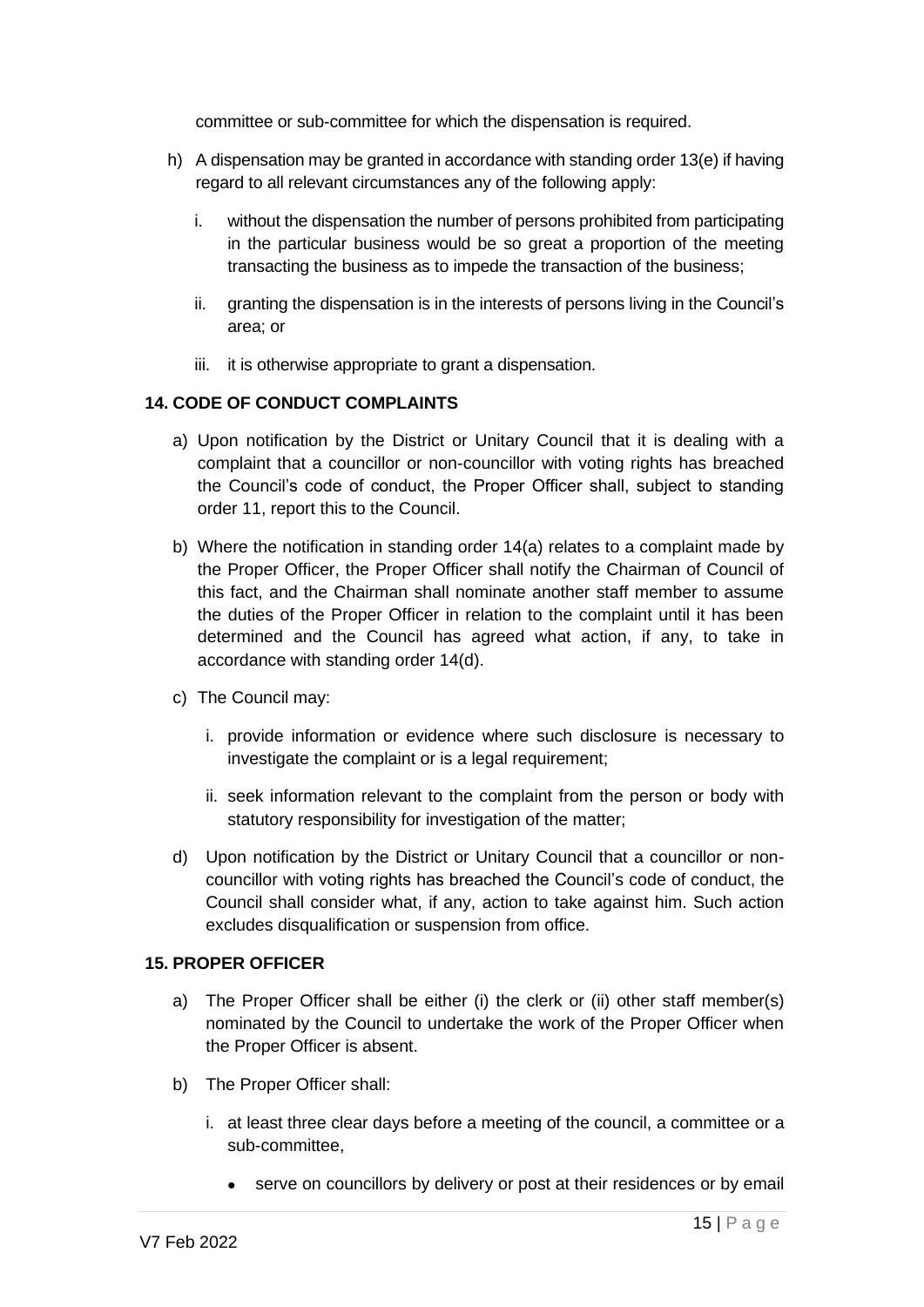authenticated in such manner as the Proper Officer thinks fit, a signed summons confirming the time, place and the agenda (provided the councillor has consented to service by email), and

• Provide, in a conspicuous place, public notice of the time, place and agenda (provided that the public notice with agenda of an extraordinary meeting of the Council convened by councillors is signed by them).

*See standing order 3(b) for the meaning of clear days for a meeting of a full council and standing order 3(c) for the meaning of clear days for a meeting of a committee;*

- ii. subject to standing order 9, include on the agenda all motions in the order received unless a councillor has given written notice at least 5 days before the meeting confirming his withdrawal of it;
- iii. convene a meeting of the Council for the election of a new Chairman of the Council, occasioned by a casual vacancy in his office;
- iv. facilitate inspection of the minute book by local government electors;
- v. receive and retain copies of byelaws made by other local authorities;
- vi. hold acceptance of office forms from councillors;
- vii. hold a copy of every councillor's register of interests;
- viii. assist with responding to requests made under freedom of information legislation and rights exercisable under data protection legislation, in accordance with the Council's relevant policies and procedures;
- ix. liaise, as appropriate, with the Council's Data Protection Officer;
- x. receive and send general correspondence and notices on behalf of the Council except where there is a resolution to the contrary;
- xi. assist in the organisation of, storage of, access to, security of and destruction of information held by the Council in paper and electronic form subject to the requirements of data protection and freedom of information legislation and other legitimate requirements (e.g. the Limitation Act 1980);
- xii. arrange for legal deeds to be executed; (*see also standing order 23);*
- xiii. arrange or manage the prompt authorisation, approval, and instruction regarding any payments to be made by the Council in accordance with its financial regulations;
- xiv. record every planning application notified to the Council and the Council's response to the local planning authority in a book for such purpose;
- xv. refer a planning application received by the Council Chairman or in his absence Vice-Chairman (if there is one) of the Planning Committee within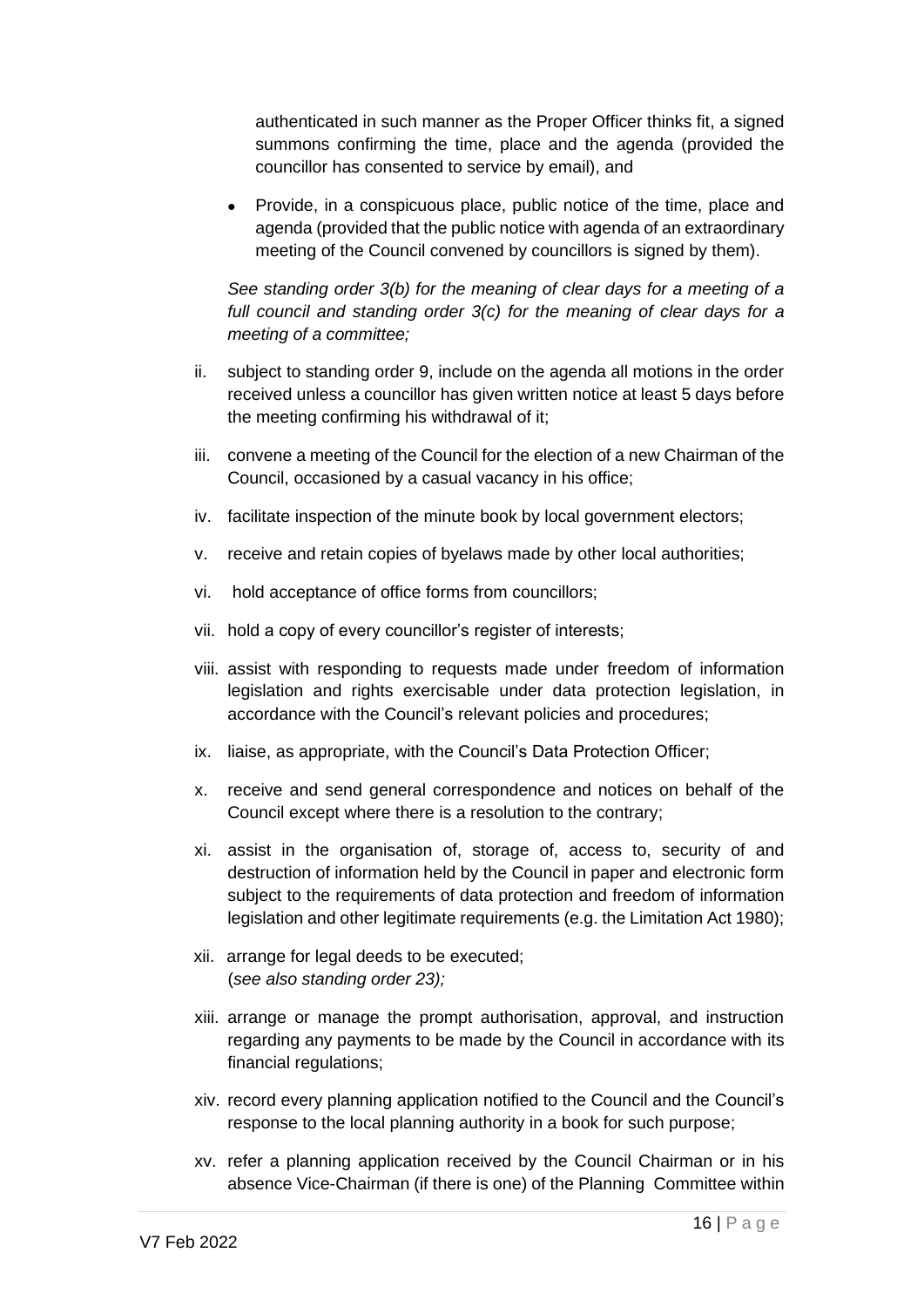two working days of receipt to facilitate an extraordinary meeting if the nature of a planning application requires consideration before the next ordinary meeting of the Council;

- xvi. manage access to information about the Council via the publication scheme; and
- xvii. retain custody of the seal of the Council (if there is one) which shall not be used without a resolution to that effect. (s*ee also standing order 23).*

## **16. RESPONSIBLE FINANCIAL OFFICER**

a) The Council shall appoint appropriate staff member(s) to undertake the work of the Responsible Financial Officer when the Responsible Financial Officer is absent.

## **17. ACCOUNTS AND ACCOUNTING STATEMENTS**

- a) "Proper practices" in standing orders refer to the most recent version of "Governance and Accountability for Local Councils – a Practitioners' Guide".
- b) All payments by the Council shall be authorised, approved and paid in accordance with the law, proper practices and the Council's financial regulations.
- c) The Responsible Financial Officer shall supply to each councillor as soon as practicable after 30 June, 30 September and 31 December in each year a statement to summarise:
	- i. the Council's receipts and payments (or income and expenditure) for each quarter;
	- ii. the Council's aggregate receipts and payments (or income and expenditure) for the year to date;
	- iii. the balances held at the end of the quarter being reported and

which includes a comparison with the budget for the financial year and highlights any actual or potential overspends.

- d) As soon as possible after the financial year end at 31 March, the Responsible Financial Officer shall provide:
	- i. each councillor with a statement summarising the Council's receipts and payments (or income and expenditure) for the last quarter and the year to date for information; and
	- ii. to the Council the accounting statements for the year in the form of Section 1 of the annual governance and accountability return, as required by proper practices, for consideration and approval.
- e) The year-end accounting statements shall be prepared in accordance with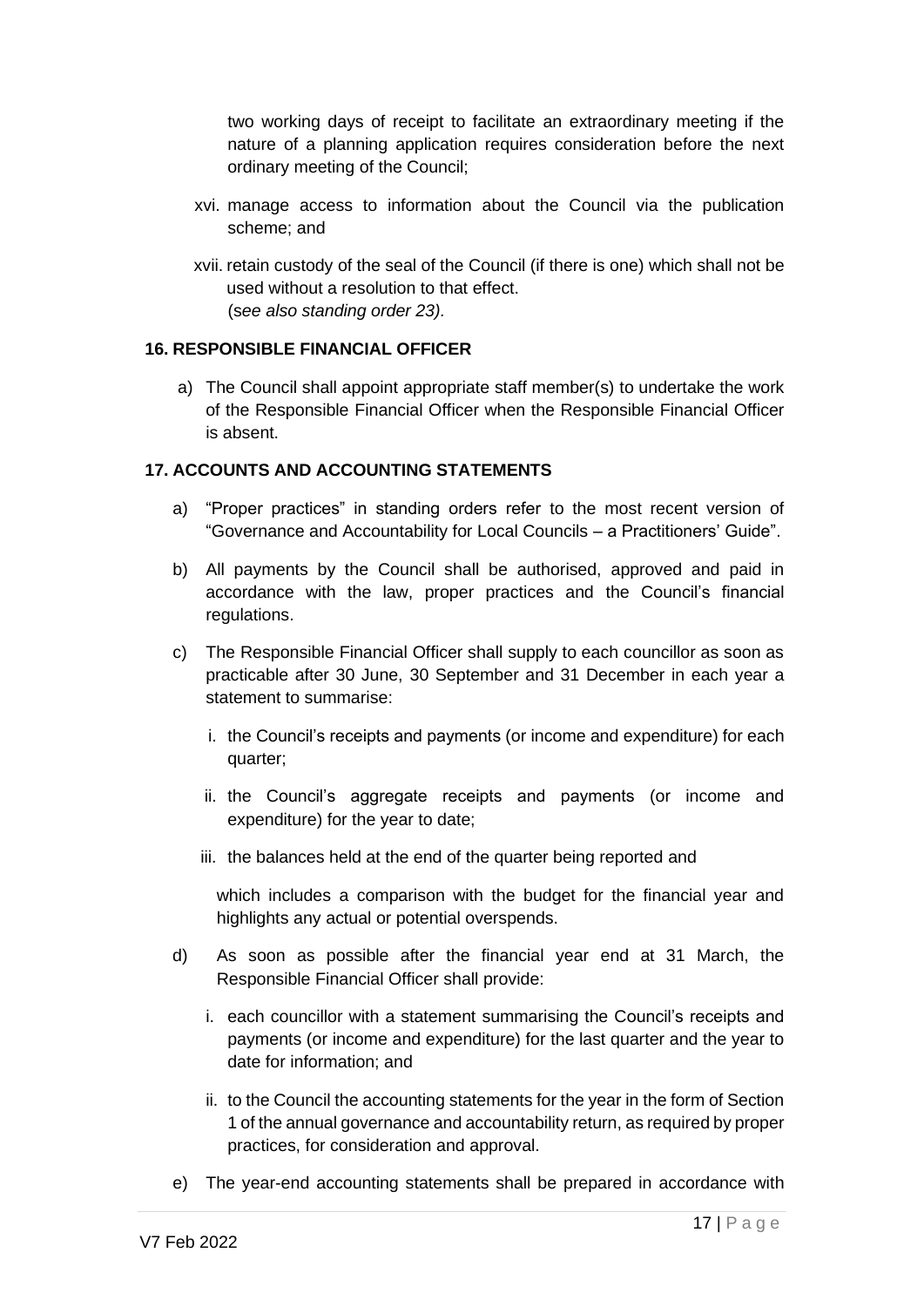proper practices and apply the form of accounts determined by the Council (receipts and payments, or income and expenditure) for the year to 31 March. A completed draft annual governance and accountability return shall be presented to all councillors at least 14 days prior to anticipated approval by the Council. The annual governance and accountability return of the Council, which is subject to external audit, including the annual governance statement, shall be presented to the Council for consideration and formal approval before 30 June.

# **18. FINANCIAL CONTROLS AND PROCUREMENT**

- a) The Council shall consider and approve financial regulations drawn up by the Responsible Financial Officer, which shall include detailed arrangements in respect of the following:
	- i. the keeping of accounting records and systems of internal controls;
	- ii. the assessment and management of financial risks faced by the Council;
	- iii. the work of the independent internal auditor in accordance with proper practices and the receipt of regular reports from the internal auditor, which shall be required at least annually;
	- iv. the inspection and copying by councillors and local electors of the Council's accounts and/or orders of payments; and
	- v. whether contracts with an estimated value below **£25,000** due to special circumstances are exempt from a tendering process or procurement exercise.
- b) Financial regulations shall be reviewed regularly and at least annually for fitness of purpose.
- c) A public contract regulated by the Public Contracts Regulations 2015 with an estimated value in excess of £25,000 but less than the relevant thresholds in standing order 18(f) is subject to Regulations 109-114 of the Public Contracts Regulations 2015 which include a requirement on the Council to advertise the contract opportunity on the Contracts Finder website regardless of what other means it uses to advertise the opportunity.
- d) Subject to additional requirements in the financial regulations of the Council, the tender process for contracts for the supply of goods, materials, services or the execution of works shall include, as a minimum, the following steps:
	- i. a specification for the goods, materials, services or the execution of works shall be drawn up;
	- ii. an invitation to tender shall be drawn up to confirm (i) the Council's specification (ii) the time, date and address for the submission of tenders (iii) the date of the Council's written response to the tender and (iv) the prohibition on prospective contractors contacting councillors or staff to encourage or support their tender outside the prescribed process;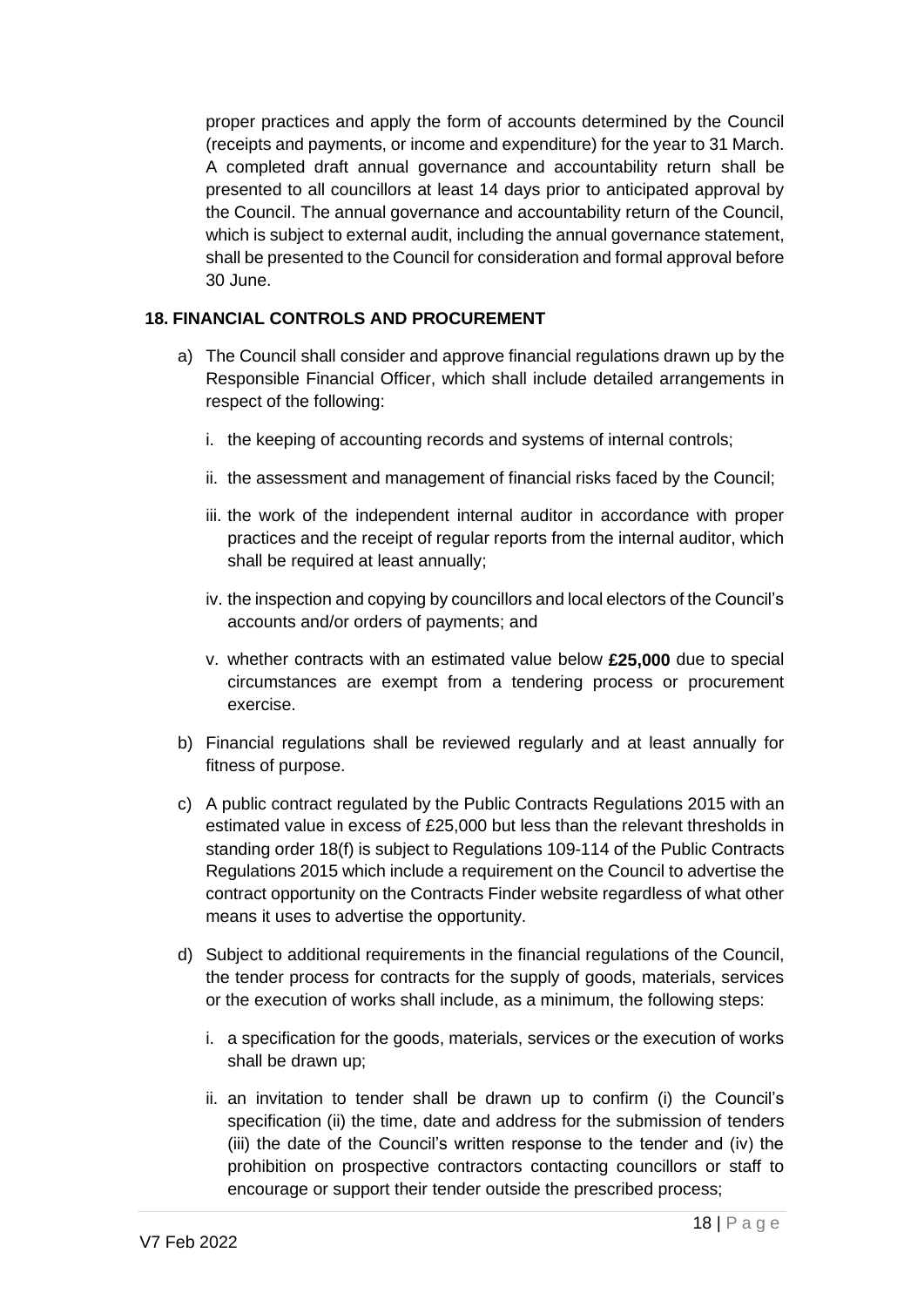- iii. the invitation to tender shall be advertised in a local newspaper and in any other manner that is appropriate;
- iv. tenders are to be submitted in writing in a sealed marked envelope addressed to the Proper Officer;
- v. tenders shall be opened by the Proper Officer in the presence of at least one councillor after the deadline for submission of tenders has passed;
- vi. tenders are to be reported to and considered by the appropriate meeting of the Council or a committee or sub-committee with delegated responsibility.
- e) Neither the Council, nor a committee or a sub-committee with delegated responsibility for considering tenders, is bound to accept the lowest value tender.
- f) A public contract regulated by the Public Contracts Regulations 2015 with an estimated value in excess of £181,302 for a public service or supply contract or in excess of £4,551,413 for a public works contract (or other thresholds determined by the European Commission every two years and published in the Official Journal of the European Union (OJEU)) shall comply with the relevant procurement procedures and other requirements in the Public Contracts Regulations 2015 which include advertising the contract opportunity on the Contracts Finder website and in OJEU.
- g) A public contract in connection with the supply of gas, heat, electricity, drinking water, transport services, or postal services to the public; or the provision of a port or airport; or the exploration for or extraction of gas, oil or solid fuel with an estimated value in excess of £363,424 for a supply, services or design contract; or in excess of £4,551,413 for a works contract; or £820,370 for a social and other specific services contract (or other thresholds determined by the European Commission every two years and published in OJEU) shall comply with the relevant procurement procedures and other requirements in the Utilities Contracts Regulations 2016.

### **19. HANDLING STAFF MATTERS**

- a) A matter personal to a member of staff that is being considered by a meeting of the staffing committee is subject to standing order 11.
- b) Subject to the Council's policy regarding absences from work, the Council's most senior member of staff shall notify the chairman , if he is not available, the vice-chairman (if there is one) of absence occasioned by illness or other reason and that person shall report such absence to the Council at its next meeting.
- c) The staffing sub-committee shall conduct a review of the performance and annual appraisal of the work of the Clerk. The reviews and appraisal shall be reported in writing.
- d) Subject to the Council's policy regarding the handling of grievance matters,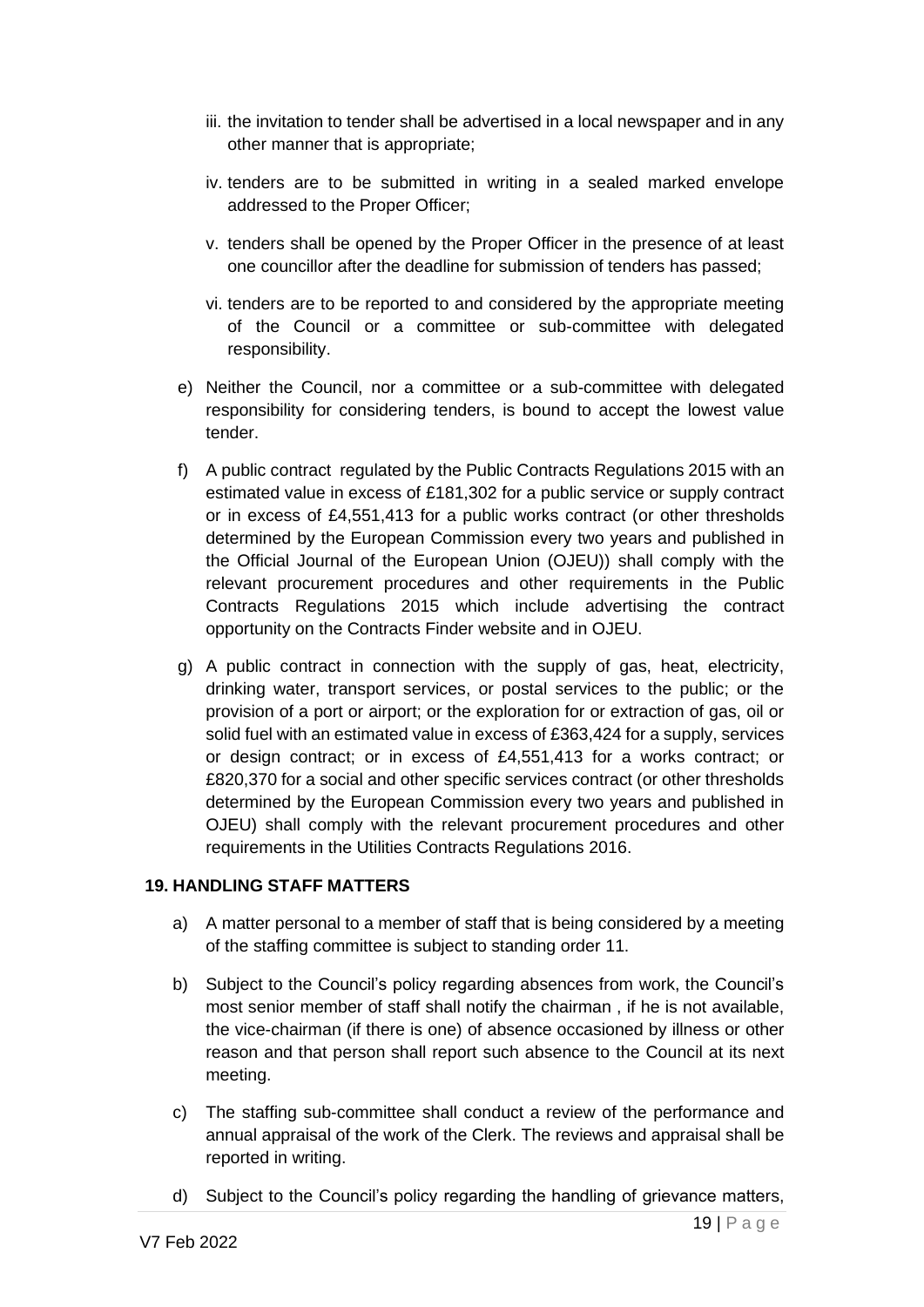the Council's most senior member of staff (or other members of staff) shall contact the chairman of the staffing or in his absence, the vice-chairman of in respect of an informal or formal grievance matter, and this matter shall be reported back and progressed by resolution of the staffing sub-committee.

- e) Subject to the Council's policy regarding the handling of grievance matters, if an informal or formal grievance matter raised by Clerk relates to the chairman or vice-chairman of , this shall be communicated to another member of the staffing committee.
- f) Any persons responsible for all or part of the management of staff shall treat as confidential the written records of all meetings relating to their performance, capabilities, grievance or disciplinary matters.
- g) In accordance with standing order 11(a), persons with line management responsibilities shall have access to staff records referred to in standing order 19(f).

## **20. RESPONSIBILITIES TO PROVIDE INFORMATION**

*See also standing order 21.*

- a) In accordance with freedom of information legislation, the Council shall publish information in accordance with its publication scheme and respond to requests for information held by the Council.
- b) The Council, shall publish information in accordance with the requirements of the Local Government (Transparency Requirements) (England) Regulations 2015.

### **21. RESPONSIBILITIES UNDER DATA PROTECTION LEGISLATION**

(Below is not an exclusive list).

*See also standing order 11.*

- a) The Council shall appoint a Data Protection Officer.
- b) The Council shall have policies and procedures in place to respond to an individual exercising statutory rights concerning his personal data.
- c) The Council shall have a written policy in place for responding to and managing a personal data breach.
- d) The Council shall keep a record of all personal data breaches comprising the facts relating to the personal data breach, its effects and the remedial action taken.
- e) The Council shall ensure that information communicated in its privacy notice(s) is in an easily accessible and available form and kept up to date.
- f) The Council shall maintain a written record of its processing activities.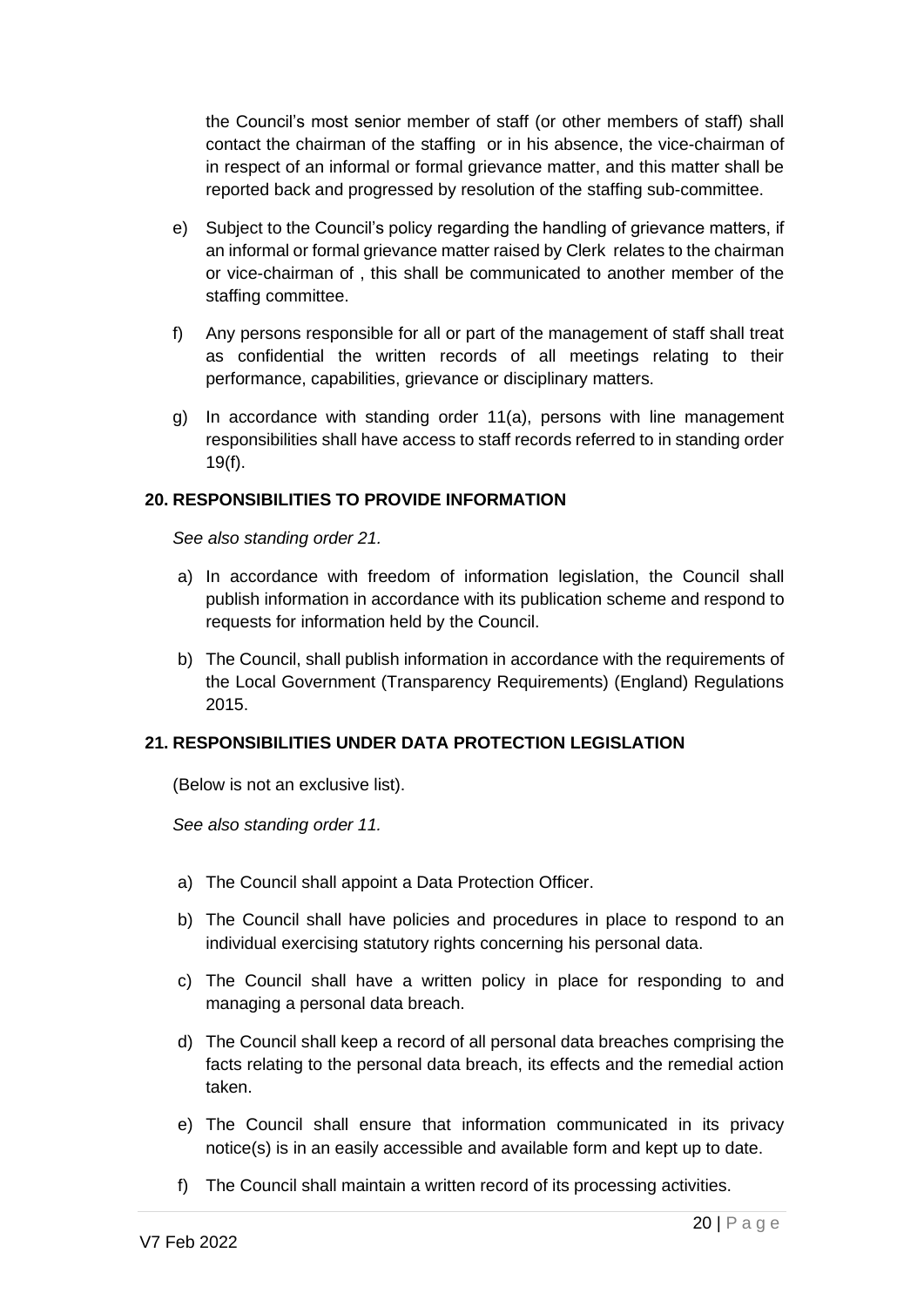## **22. RELATIONS WITH THE PRESS/MEDIA**

a) Requests from the press or other media for an oral or written comment or statement from the Council, its councillors or staff shall be handled in accordance with the Council's policy in respect of dealing with the press and/or other media.

## **23. EXECUTION AND SEALING OF LEGAL DEEDS**

See also standing orders 15(b)(xii) and (xvii).

- a) A legal deed shall not be executed on behalf of the Council unless authorised by a resolution.
- b) Subject to standing order 23(a), any two councillors may sign, on behalf of the Council, any deed required by law and the Proper Officer shall witness their signatures.

# **24. COMMUNICATING WITH DISTRICT AND COUNTY OR UNITARY COUNCILLORS**

- a) An invitation to attend a meeting of the Council shall be sent, together with the agenda, to the ward councillor(s) of the District and County Council OR Unitary Council representing the area of the Council.
- b) Unless the Council determines otherwise, a copy of each letter sent to the District and County Council OR Unitary Council shall be sent to the ward councillor(s) representing the area of the Council.

# **25. RESTRICTIONS ON COUNCILLOR ACTIVITIES**

- a) Unless duly authorised no councillor shall:
	- i.inspect any land and/or premises which the Council has a right or duty to inspect; or
	- ii. issue orders, instructions or directions.

### **26. STANDING ORDERS GENERALLY**

- a) All or part of a standing order, except one that incorporates mandatory statutory or legal requirements, may be suspended by resolution in relation to the consideration of an item on the agenda for a meeting.
- b) A motion to add to or vary or revoke one or more of the Council's standing orders, except one that incorporates mandatory statutory or legal requirements, shall be proposed by a special motion, the written notice by at least two councillors to be given to the Proper Officer in accordance with standing order 9.
- c) The Proper Officer shall provide a copy of the Council's standing orders to a councillor as soon as possible.